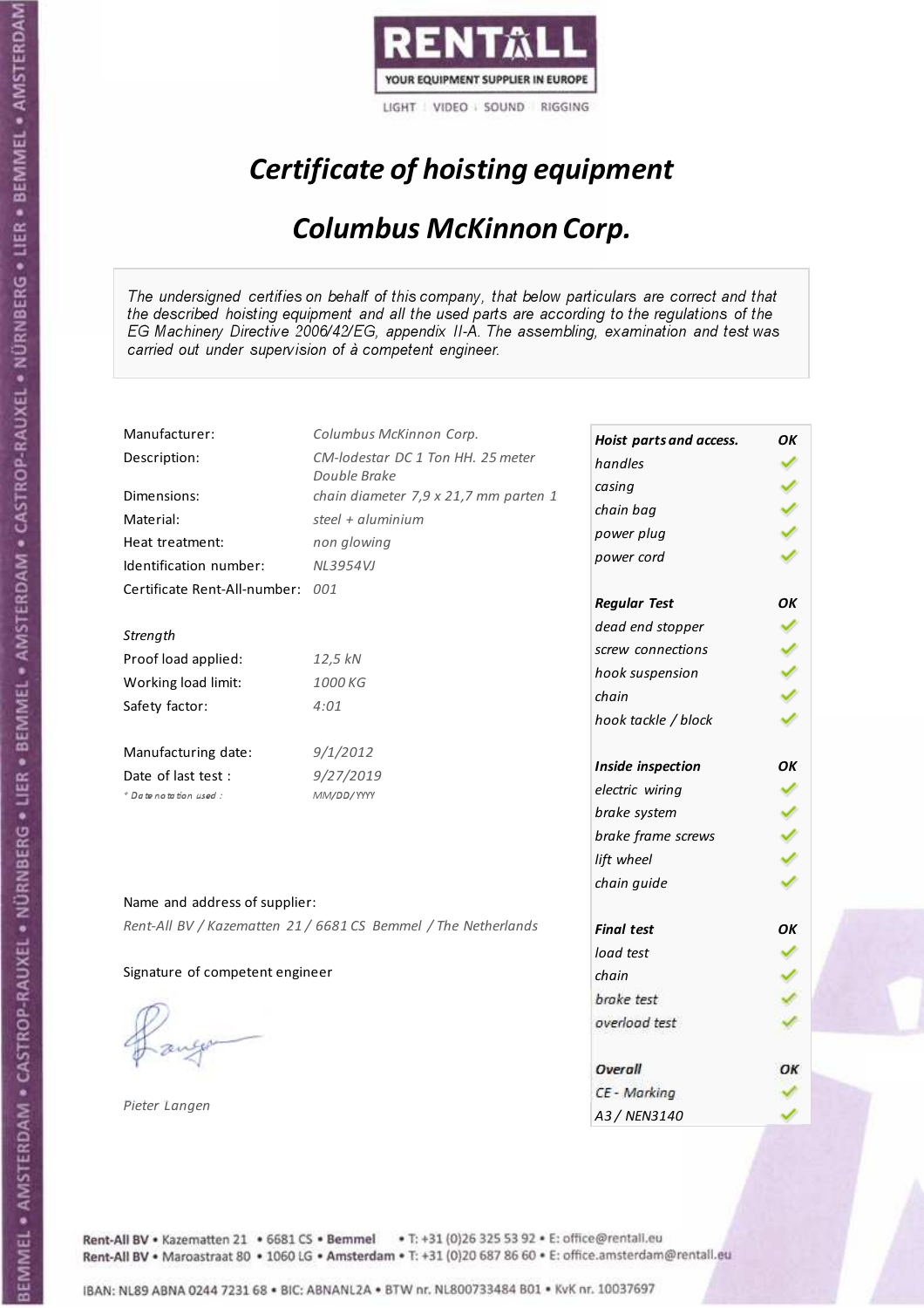

# Certificate of hoisting equipment

### Columbus McKinnon Corp.

The undersigned certifies on behalf of this company, that below particulars are correct and that the described hoisting equipment and all the used parts are according to the regulations of the EG Machinery Directive 2006/42/EG, appendix II-A. The assembling, examination and test was carried out under supervision of à competent engineer.

| Manufacturer:                    | Columbus McKinnon Corp.                                        | Hoist parts and access. | OК |
|----------------------------------|----------------------------------------------------------------|-------------------------|----|
| Description:                     | CM-lodestar DC 1 Ton HH. 25 meter                              | handles                 |    |
|                                  | Double Brake                                                   | casing                  |    |
| Dimensions:                      | chain diameter 7,9 x 21,7 mm parten 1                          | chain bag               |    |
| Material:                        | steel $+$ aluminium                                            | power plug              |    |
| Heat treatment:                  | non glowing                                                    | power cord              |    |
| Identification number:           | <b>NL6693VT</b>                                                |                         |    |
| Certificate Rent-All-number: 002 |                                                                | <b>Regular Test</b>     | OΚ |
| Strength                         |                                                                | dead end stopper        |    |
| Proof load applied:              | 12,5 kN                                                        | screw connections       |    |
| Working load limit:              | 1000 KG                                                        | hook suspension         |    |
|                                  |                                                                | chain                   |    |
| Safety factor:                   | 4:01                                                           | hook tackle / block     |    |
| Manufacturing date:              | 6/1/2012                                                       |                         |    |
| Date of last test :              | 9/27/2019                                                      | Inside inspection       | OK |
| + Date notation used:            | MM/DD/YYYY                                                     | electric wiring         |    |
|                                  |                                                                | brake system            |    |
|                                  |                                                                | brake frame screws      |    |
|                                  |                                                                | lift wheel              |    |
| Name and address of supplier:    |                                                                | chain guide             |    |
|                                  | Rent-All BV / Kazematten 21 / 6681 CS Bemmel / The Netherlands |                         |    |
|                                  |                                                                | <b>Final test</b>       | OK |
|                                  |                                                                | load test               |    |
| Signature of competent engineer  |                                                                | chain                   |    |
|                                  |                                                                | brake test              |    |
|                                  |                                                                | overload test           |    |
|                                  |                                                                | Overall                 | ОК |
|                                  |                                                                | CE - Marking            |    |
| Pieter Langen                    |                                                                | A3 / NEN3140            |    |

Rent-All BV . Kazematten 21 . 6681 CS . Bemmel . T: +31 (0)26 325 53 92 . E: office@rentall.eu Rent-All BV · Maroastraat 80 · 1060 LG · Amsterdam · T: +31 (0)20 687 86 60 · E: office.amsterdam@rentall.eu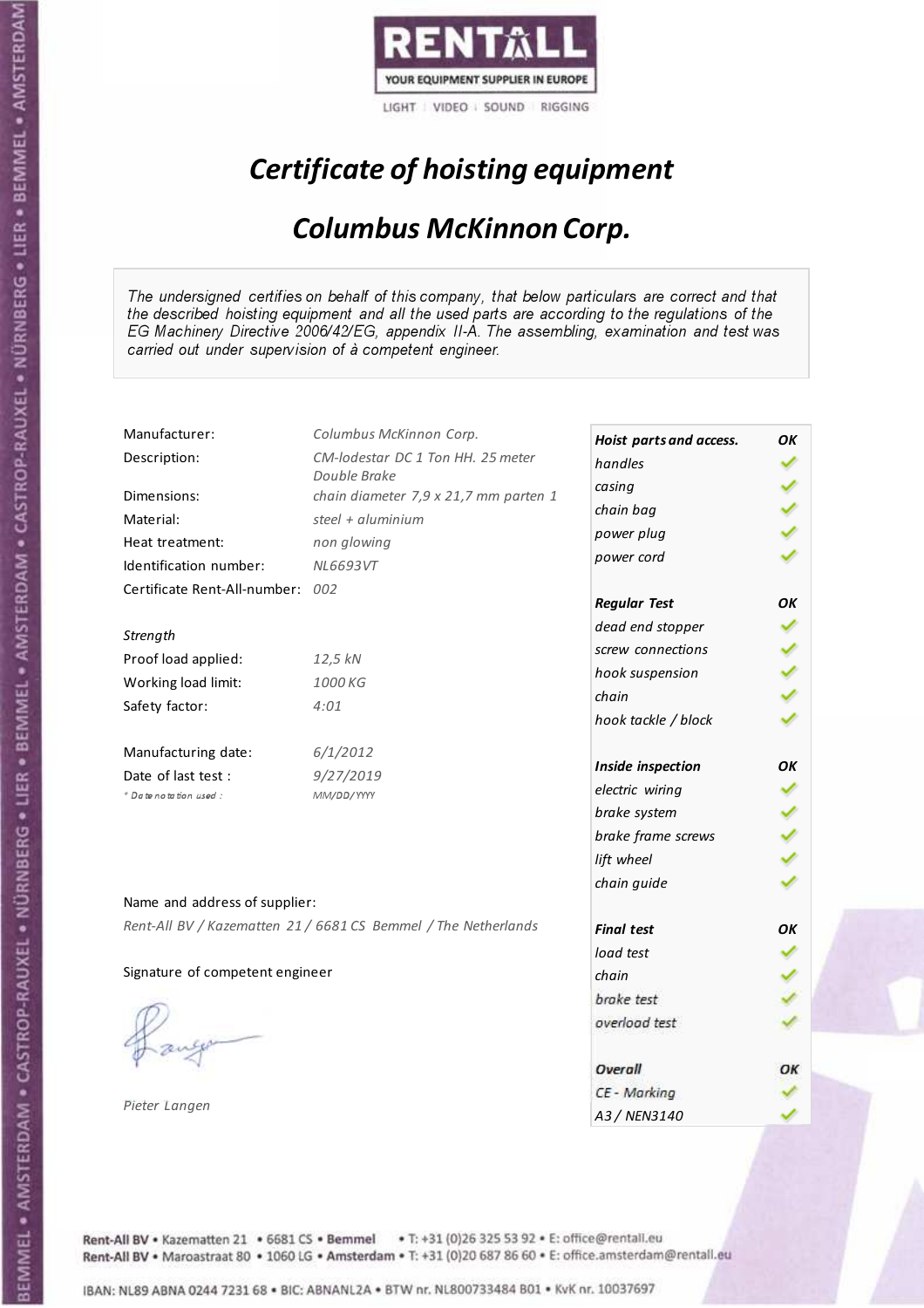

# Certificate of hoisting equipment

### Columbus McKinnon Corp.

The undersigned certifies on behalf of this company, that below particulars are correct and that the described hoisting equipment and all the used parts are according to the regulations of the EG Machinery Directive 2006/42/EG, appendix II-A. The assembling, examination and test was carried out under supervision of à competent engineer.

| Manufacturer:                    | Columbus McKinnon Corp.                                        | Hoist parts and access. | OК |
|----------------------------------|----------------------------------------------------------------|-------------------------|----|
| Description:                     | CM-lodestar DC 1 Ton HH. 25 meter                              | handles                 |    |
|                                  | Double Brake                                                   | casing                  |    |
| Dimensions:                      | chain diameter 7,9 x 21,7 mm parten 1                          | chain bag               |    |
| Material:                        | steel + aluminium                                              | power plug              |    |
| Heat treatment:                  | non glowing                                                    | power cord              |    |
| Identification number:           | NL7903VQ                                                       |                         |    |
| Certificate Rent-All-number: 003 |                                                                | <b>Regular Test</b>     | OK |
| Strength                         |                                                                | dead end stopper        |    |
|                                  |                                                                | screw connections       |    |
| Proof load applied:              | 12,5 kN                                                        | hook suspension         |    |
| Working load limit:              | 1000 KG                                                        | chain                   |    |
| Safety factor:                   | 4:01                                                           | hook tackle / block     |    |
| Manufacturing date:              | 4/1/2013                                                       |                         |    |
| Date of last test :              | 9/27/2019                                                      | Inside inspection       | OК |
| + Date notation used :           | MM/DD/YYYY                                                     | electric wiring         |    |
|                                  |                                                                | brake system            |    |
|                                  |                                                                | brake frame screws      |    |
|                                  |                                                                | lift wheel              |    |
| Name and address of supplier:    |                                                                | chain guide             |    |
|                                  | Rent-All BV / Kazematten 21 / 6681 CS Bemmel / The Netherlands |                         |    |
|                                  |                                                                | <b>Final test</b>       | OK |
|                                  |                                                                | load test               |    |
| Signature of competent engineer  |                                                                | chain                   |    |
|                                  |                                                                | brake test              |    |
|                                  |                                                                | overload test           |    |
|                                  |                                                                | Overall                 | ОК |
|                                  |                                                                | CE - Marking            |    |
| Pieter Langen                    |                                                                | A3 / NEN3140            |    |

Rent-All BV . Kazematten 21 . 6681 CS . Bemmel . T: +31 (0)26 325 53 92 . E: office@rentall.eu Rent-All BV · Maroastraat 80 · 1060 LG · Amsterdam · T: +31 (0)20 687 86 60 · E: office.amsterdam@rentall.eu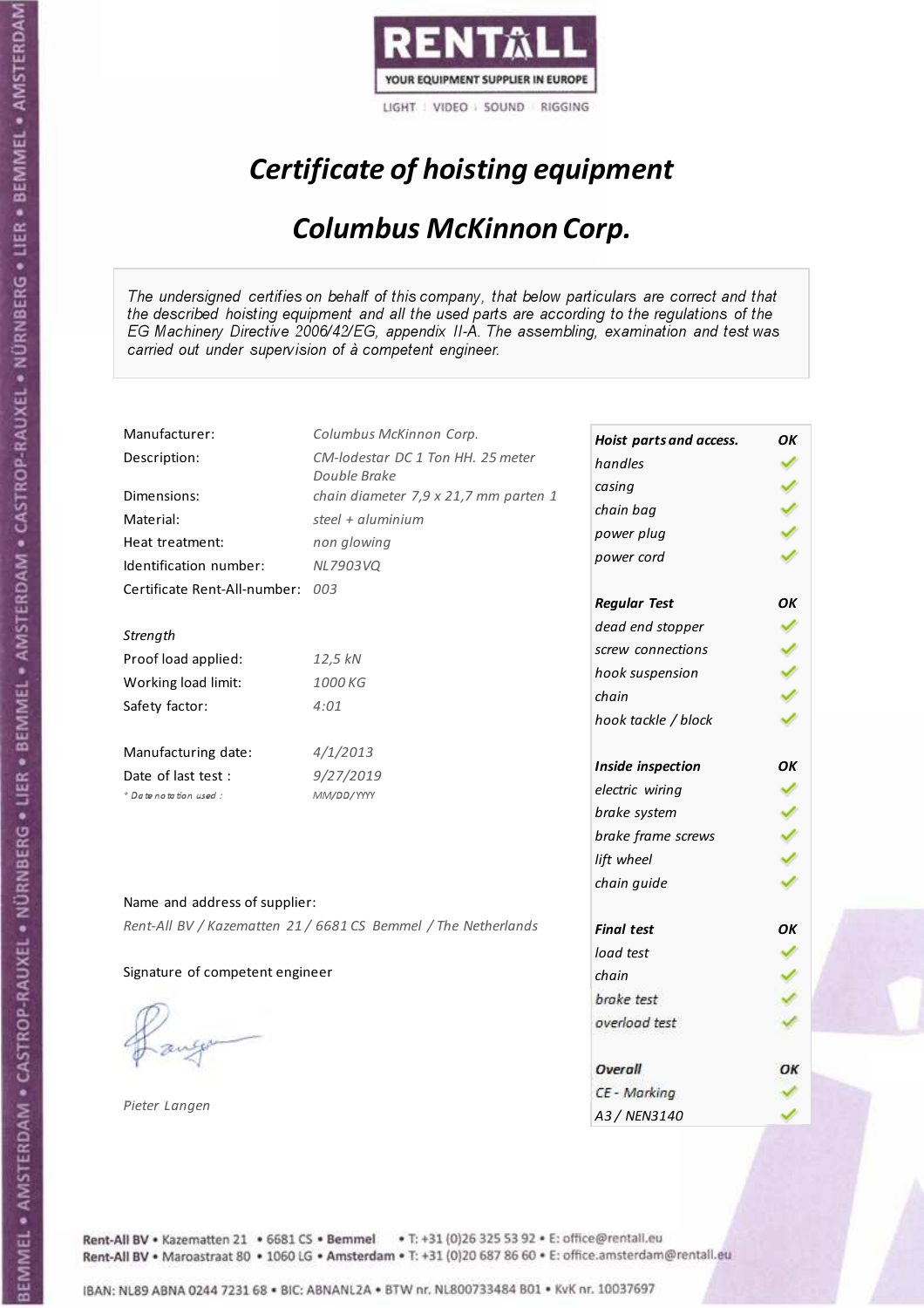

# Certificate of hoisting equipment

### Columbus McKinnon Corp.

The undersigned certifies on behalf of this company, that below particulars are correct and that the described hoisting equipment and all the used parts are according to the regulations of the EG Machinery Directive 2006/42/EG, appendix II-A. The assembling, examination and test was carried out under supervision of à competent engineer.

| Manufacturer:                                                    | Columbus McKinnon Corp.                                        | Hoist parts and access.                                                                                                           | OК             |
|------------------------------------------------------------------|----------------------------------------------------------------|-----------------------------------------------------------------------------------------------------------------------------------|----------------|
| Description:                                                     | CM-lodestar DC 1 Ton HH. 25 meter                              | handles                                                                                                                           |                |
| Dimensions:                                                      | Double Brake                                                   | casing                                                                                                                            |                |
|                                                                  | chain diameter 7,9 x 21,7 mm parten 1                          | chain bag                                                                                                                         |                |
| Material:                                                        | steel + aluminium                                              | power plug                                                                                                                        |                |
| Heat treatment:                                                  | non glowing                                                    | power cord                                                                                                                        |                |
| Identification number:                                           | <b>NL6707VT</b>                                                |                                                                                                                                   |                |
| Certificate Rent-All-number: 004                                 |                                                                | <b>Regular Test</b>                                                                                                               | OК             |
| Strength                                                         |                                                                | dead end stopper                                                                                                                  |                |
| Proof load applied:                                              | 12,5 kN                                                        | screw connections                                                                                                                 |                |
|                                                                  |                                                                | hook suspension                                                                                                                   |                |
| Working load limit:                                              | 1000 KG                                                        | chain                                                                                                                             |                |
| Safety factor:                                                   | 4:01                                                           | hook tackle / block                                                                                                               |                |
| Manufacturing date:                                              | 6/1/2012                                                       |                                                                                                                                   |                |
| Date of last test :                                              | 2/14/2020                                                      |                                                                                                                                   |                |
| * Date notation used :                                           | MM/DD/YYYY                                                     |                                                                                                                                   |                |
|                                                                  |                                                                |                                                                                                                                   |                |
|                                                                  |                                                                | brake frame screws                                                                                                                |                |
|                                                                  |                                                                | lift wheel                                                                                                                        |                |
|                                                                  |                                                                | chain guide                                                                                                                       |                |
|                                                                  |                                                                |                                                                                                                                   |                |
|                                                                  |                                                                |                                                                                                                                   |                |
|                                                                  |                                                                |                                                                                                                                   |                |
|                                                                  |                                                                | chain                                                                                                                             |                |
|                                                                  |                                                                | brake test                                                                                                                        |                |
|                                                                  |                                                                | overload test                                                                                                                     |                |
|                                                                  |                                                                |                                                                                                                                   |                |
|                                                                  |                                                                |                                                                                                                                   |                |
| Pieter Langen                                                    |                                                                |                                                                                                                                   |                |
| Name and address of supplier:<br>Signature of competent engineer | Rent-All BV / Kazematten 21 / 6681 CS Bemmel / The Netherlands | Inside inspection<br>electric wiring<br>brake system<br><b>Final test</b><br>load test<br>Overall<br>CE - Marking<br>A3 / NEN3140 | ΟK<br>OK<br>ОК |

Rent-All BV . Kazematten 21 . 6681 CS . Bemmel . T: +31 (0)26 325 53 92 . E: office@rentall.eu Rent-All BV · Maroastraat 80 · 1060 LG · Amsterdam · T: +31 (0)20 687 86 60 · E: office.amsterdam@rentall.eu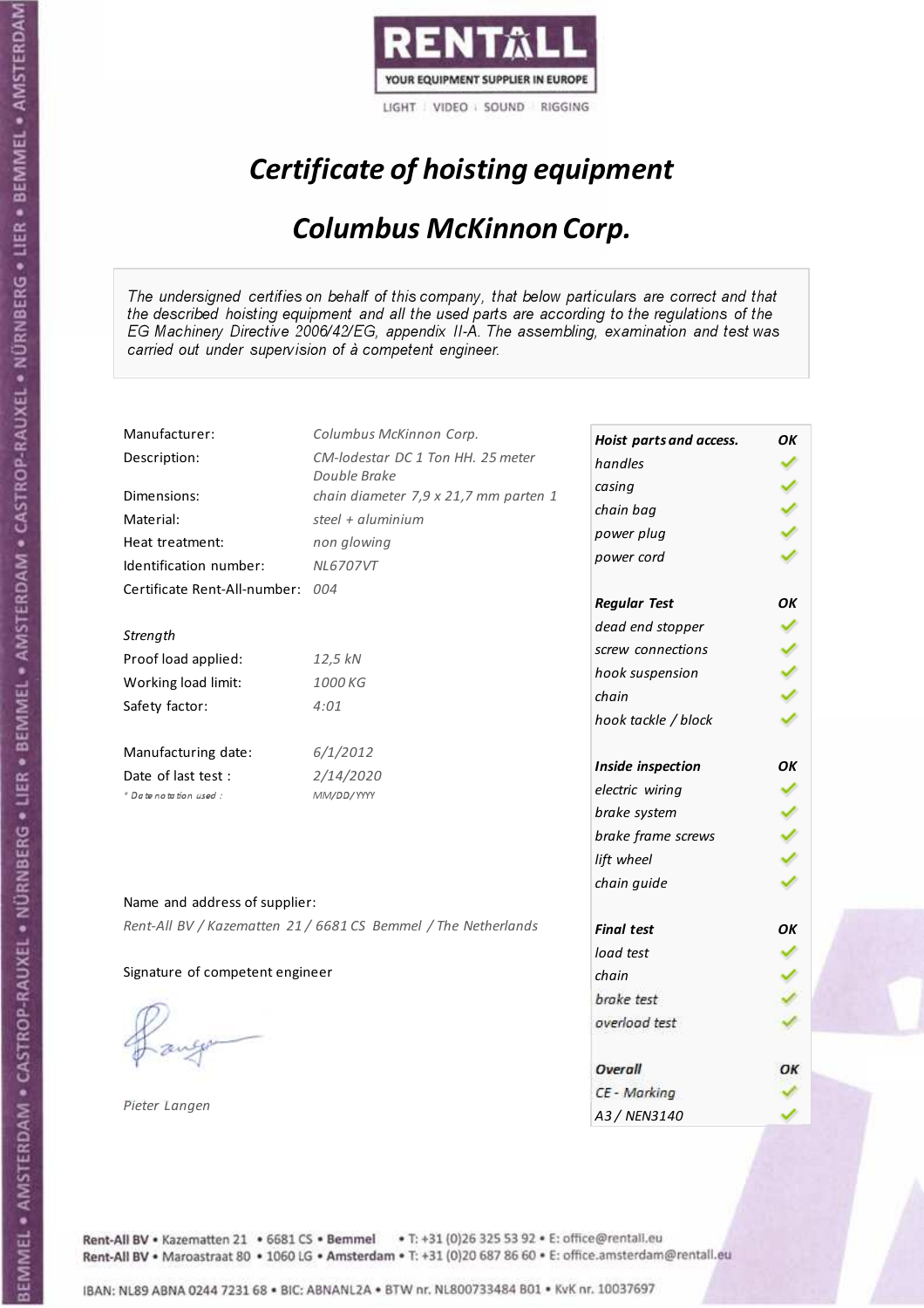

# Certificate of hoisting equipment

### Columbus McKinnon Corp.

The undersigned certifies on behalf of this company, that below particulars are correct and that the described hoisting equipment and all the used parts are according to the regulations of the EG Machinery Directive 2006/42/EG, appendix II-A. The assembling, examination and test was carried out under supervision of à competent engineer.

| Manufacturer:                    | Columbus McKinnon Corp.                                        | Hoist parts and access. | OК |
|----------------------------------|----------------------------------------------------------------|-------------------------|----|
| Description:                     | CM-lodestar DC 1 Ton HH. 25 meter                              | handles                 |    |
|                                  | Double Brake                                                   | casing                  |    |
| Dimensions:                      | chain diameter 7,9 x 21,7 mm parten 1                          | chain bag               |    |
| Material:                        | steel + $aluminim$                                             | power plug              |    |
| Heat treatment:                  | non glowing                                                    | power cord              |    |
| Identification number:           | <b>NL6559VQ</b>                                                |                         |    |
| Certificate Rent-All-number: 005 |                                                                | <b>Regular Test</b>     | OК |
| Strength                         |                                                                | dead end stopper        |    |
|                                  |                                                                | screw connections       |    |
| Proof load applied:              | 12,5 kN                                                        | hook suspension         |    |
| Working load limit:              | 1000 KG                                                        | chain                   |    |
| Safety factor:                   | 4:01                                                           | hook tackle / block     |    |
| Manufacturing date:              | 3/1/2013                                                       |                         |    |
| Date of last test :              | 9/27/2019                                                      | Inside inspection       | ΟK |
| + Date notation used :           | MM/DD/YYYY                                                     | electric wiring         |    |
|                                  |                                                                | brake system            |    |
|                                  |                                                                | brake frame screws      |    |
|                                  |                                                                | lift wheel              |    |
| Name and address of supplier:    |                                                                | chain guide             |    |
|                                  | Rent-All BV / Kazematten 21 / 6681 CS Bemmel / The Netherlands |                         |    |
|                                  |                                                                | <b>Final test</b>       | OK |
|                                  |                                                                | load test               |    |
| Signature of competent engineer  |                                                                | chain                   |    |
|                                  |                                                                | brake test              |    |
|                                  |                                                                | overload test           |    |
|                                  |                                                                | Overall                 | ОК |
|                                  |                                                                | CE - Marking            |    |
| Pieter Langen                    |                                                                | A3 / NEN3140            |    |

Rent-All BV . Kazematten 21 . 6681 CS . Bemmel . T: +31 (0)26 325 53 92 . E: office@rentall.eu Rent-All BV · Maroastraat 80 · 1060 LG · Amsterdam · T: +31 (0)20 687 86 60 · E: office.amsterdam@rentall.eu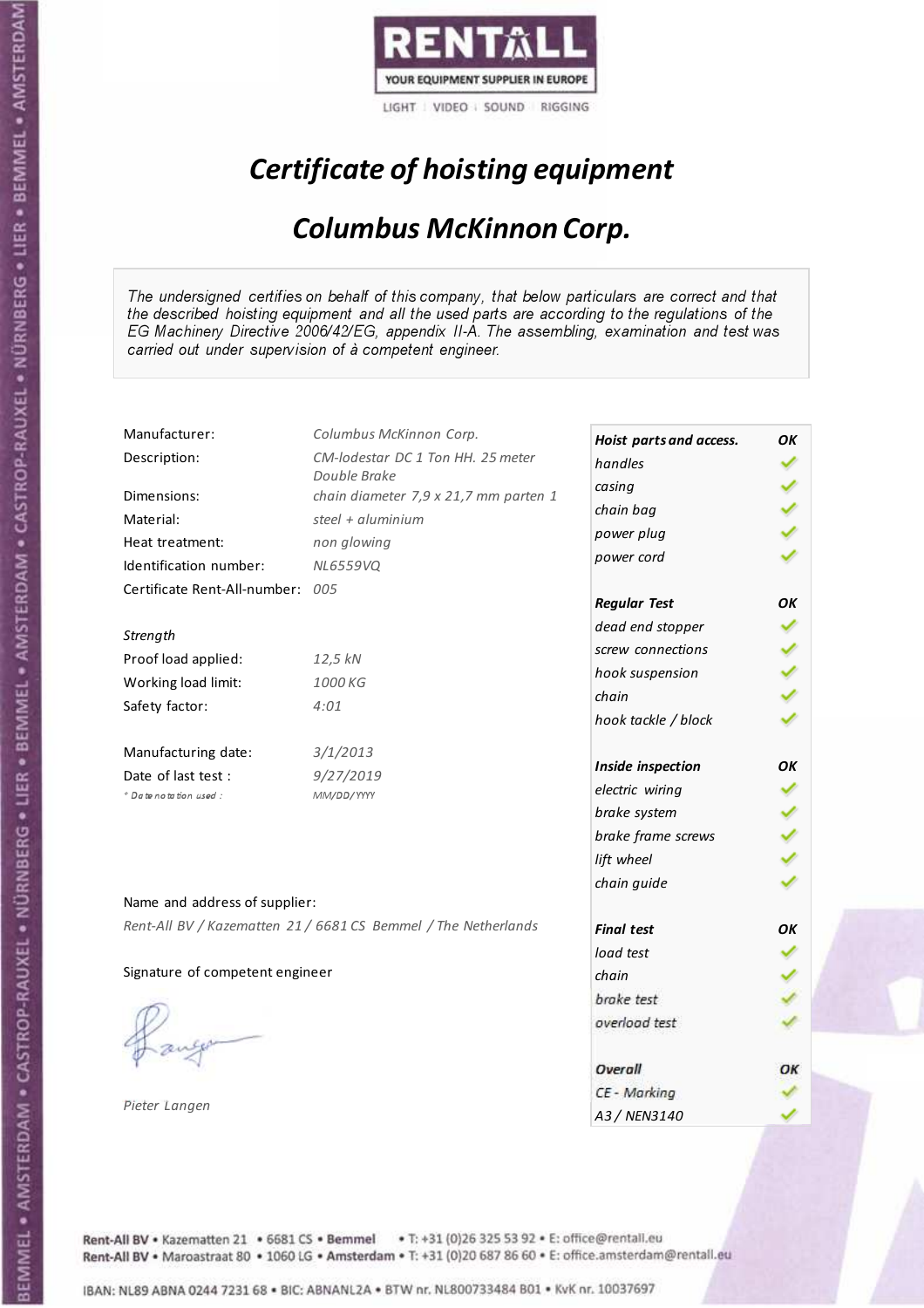

# Certificate of hoisting equipment

### Columbus McKinnon Corp.

The undersigned certifies on behalf of this company, that below particulars are correct and that the described hoisting equipment and all the used parts are according to the regulations of the EG Machinery Directive 2006/42/EG, appendix II-A. The assembling, examination and test was carried out under supervision of à competent engineer.

| Manufacturer:                    | Columbus McKinnon Corp.                                        | Hoist parts and access. | OК |
|----------------------------------|----------------------------------------------------------------|-------------------------|----|
| Description:                     | CM-lodestar DC 1 Ton HH. 25 meter                              | handles                 |    |
|                                  | Double Brake                                                   | casing                  |    |
| Dimensions:                      | chain diameter 7,9 x 21,7 mm parten 1                          | chain bag               |    |
| Material:                        | steel + $aluminim$                                             | power plug              |    |
| Heat treatment:                  | non glowing                                                    | power cord              |    |
| Identification number:           | <b>NL6546VQ</b>                                                |                         |    |
| Certificate Rent-All-number: 006 |                                                                | <b>Regular Test</b>     | OК |
| Strength                         |                                                                | dead end stopper        |    |
|                                  |                                                                | screw connections       |    |
| Proof load applied:              | 12,5 kN                                                        | hook suspension         |    |
| Working load limit:              | 1000 KG                                                        | chain                   |    |
| Safety factor:                   | 4:01                                                           | hook tackle / block     |    |
| Manufacturing date:              | 3/1/2013                                                       |                         |    |
| Date of last test :              | 9/27/2019                                                      | Inside inspection       | ΟK |
| + Date notation used :           | MM/DD/YYYY                                                     | electric wiring         |    |
|                                  |                                                                | brake system            |    |
|                                  |                                                                | brake frame screws      |    |
|                                  |                                                                | lift wheel              |    |
| Name and address of supplier:    |                                                                | chain guide             |    |
|                                  | Rent-All BV / Kazematten 21 / 6681 CS Bemmel / The Netherlands |                         |    |
|                                  |                                                                | <b>Final test</b>       | OK |
| Signature of competent engineer  |                                                                | load test               |    |
|                                  |                                                                | chain                   |    |
|                                  |                                                                | brake test              |    |
|                                  |                                                                | overload test           |    |
|                                  |                                                                | Overall                 | ОК |
|                                  |                                                                | CE - Marking            |    |
| Pieter Langen                    |                                                                | A3 / NEN3140            |    |

Rent-All BV . Kazematten 21 . 6681 CS . Bemmel . T: +31 (0)26 325 53 92 . E: office@rentall.eu Rent-All BV · Maroastraat 80 · 1060 LG · Amsterdam · T: +31 (0)20 687 86 60 · E: office.amsterdam@rentall.eu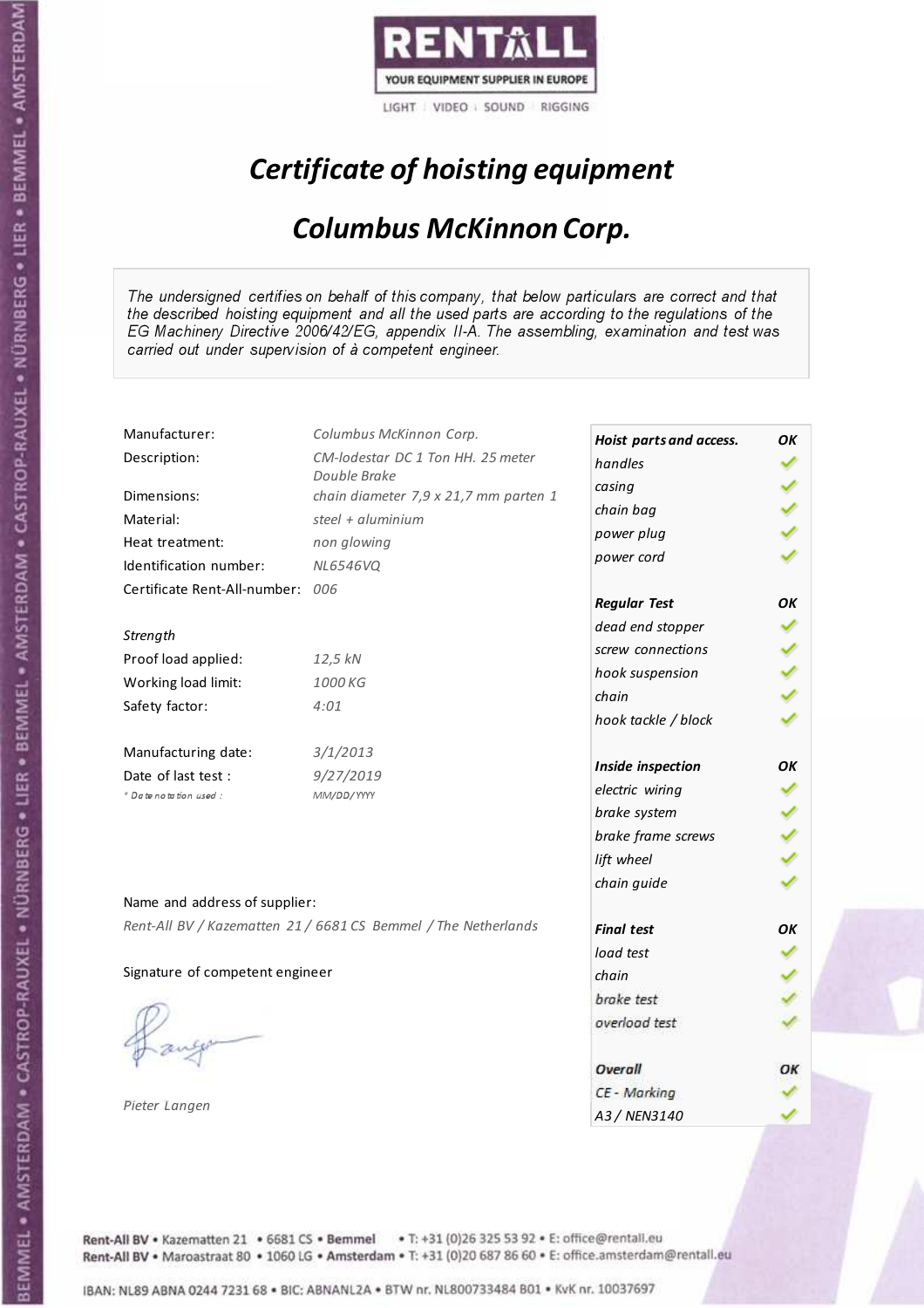

# Certificate of hoisting equipment

### Columbus McKinnon Corp.

The undersigned certifies on behalf of this company, that below particulars are correct and that the described hoisting equipment and all the used parts are according to the regulations of the EG Machinery Directive 2006/42/EG, appendix II-A. The assembling, examination and test was carried out under supervision of à competent engineer.

| Manufacturer:                    | Columbus McKinnon Corp.                                        | Hoist parts and access. | OК |
|----------------------------------|----------------------------------------------------------------|-------------------------|----|
| Description:                     | CM-lodestar DC 1 Ton HH. 25 meter                              | handles                 |    |
|                                  | Double Brake                                                   | casing                  |    |
| Dimensions:                      | chain diameter 7,9 x 21,7 mm parten 1                          | chain bag               |    |
| Material:                        | steel $+$ aluminium                                            | power plug              |    |
| Heat treatment:                  | non glowing                                                    | power cord              |    |
| Identification number:           | <b>NL3893VG</b>                                                |                         |    |
| Certificate Rent-All-number: 007 |                                                                | <b>Regular Test</b>     | OΚ |
| Strength                         |                                                                | dead end stopper        |    |
| Proof load applied:              |                                                                | screw connections       |    |
|                                  | 12,5 kN                                                        | hook suspension         |    |
| Working load limit:              | 1000 KG                                                        | chain                   |    |
| Safety factor:                   | 4:01                                                           | hook tackle / block     |    |
| Manufacturing date:              | 7/1/2012                                                       |                         |    |
| Date of last test :              | 9/27/2019                                                      | Inside inspection       | OK |
| + Date notation used:            | MM/DD/YYYY                                                     | electric wiring         |    |
|                                  |                                                                | brake system            |    |
|                                  |                                                                | brake frame screws      |    |
|                                  |                                                                | lift wheel              |    |
|                                  |                                                                | chain guide             |    |
| Name and address of supplier:    |                                                                |                         |    |
|                                  | Rent-All BV / Kazematten 21 / 6681 CS Bemmel / The Netherlands | <b>Final test</b>       | OK |
|                                  |                                                                | load test               |    |
| Signature of competent engineer  |                                                                | chain                   |    |
|                                  |                                                                | brake test              |    |
|                                  |                                                                | overload test           |    |
|                                  |                                                                | Overall                 | ОК |
|                                  |                                                                | CE - Marking            |    |
| Pieter Langen                    |                                                                | A3 / NEN3140            |    |

Rent-All BV . Kazematten 21 . 6681 CS . Bemmel . T: +31 (0)26 325 53 92 . E: office@rentall.eu Rent-All BV · Maroastraat 80 · 1060 LG · Amsterdam · T: +31 (0)20 687 86 60 · E: office.amsterdam@rentall.eu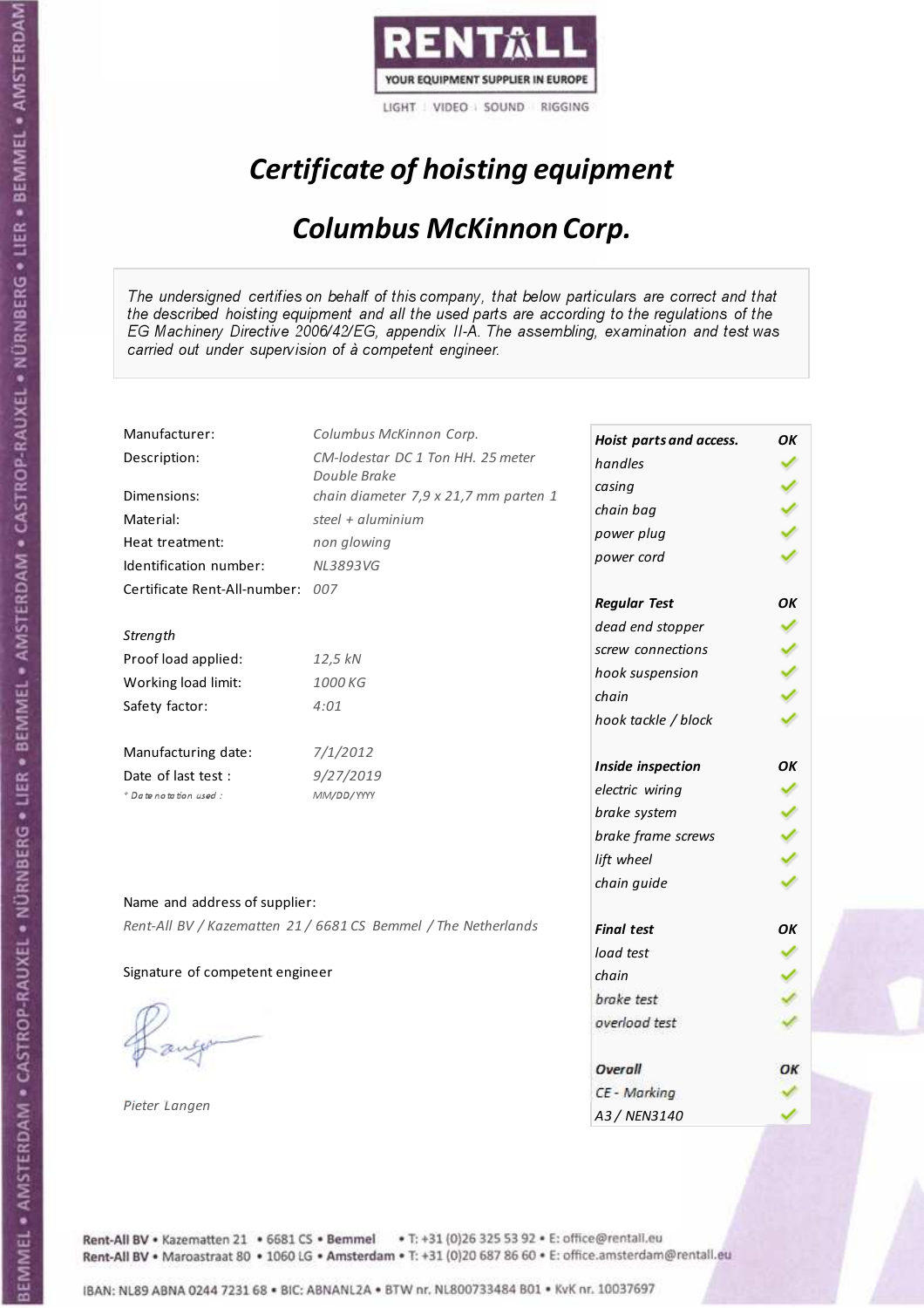

# Certificate of hoisting equipment

### Columbus McKinnon Corp.

The undersigned certifies on behalf of this company, that below particulars are correct and that the described hoisting equipment and all the used parts are according to the regulations of the EG Machinery Directive 2006/42/EG, appendix II-A. The assembling, examination and test was carried out under supervision of à competent engineer.

| Manufacturer:                    | Columbus McKinnon Corp.                                        | Hoist parts and access. | OК |
|----------------------------------|----------------------------------------------------------------|-------------------------|----|
| Description:                     | CM-lodestar DC 1 Ton HH. 25 meter                              | handles                 |    |
|                                  | Double Brake                                                   | casing                  |    |
| Dimensions:                      | chain diameter 7,9 x 21,7 mm parten 1                          | chain bag               |    |
| Material:                        | steel + aluminium                                              | power plug              |    |
| Heat treatment:                  | non glowing                                                    | power cord              |    |
| Identification number:           | NL3305VM                                                       |                         |    |
| Certificate Rent-All-number: 008 |                                                                | <b>Regular Test</b>     | OK |
| Strength                         |                                                                | dead end stopper        |    |
|                                  |                                                                | screw connections       |    |
| Proof load applied:              | 12,5 kN                                                        | hook suspension         |    |
| Working load limit:              | 1000 KG                                                        | chain                   |    |
| Safety factor:                   | 4:01                                                           | hook tackle / block     |    |
| Manufacturing date:              | 12/1/2012                                                      |                         |    |
| Date of last test :              | 9/27/2019                                                      | Inside inspection       | OК |
| + Date notation used :           | MM/DD/YYYY                                                     | electric wiring         |    |
|                                  |                                                                | brake system            |    |
|                                  |                                                                | brake frame screws      |    |
|                                  |                                                                | lift wheel              |    |
| Name and address of supplier:    |                                                                | chain guide             |    |
|                                  | Rent-All BV / Kazematten 21 / 6681 CS Bemmel / The Netherlands |                         |    |
|                                  |                                                                | <b>Final test</b>       | OK |
|                                  |                                                                | load test               |    |
| Signature of competent engineer  |                                                                | chain                   |    |
|                                  |                                                                | brake test              |    |
|                                  |                                                                | overload test           |    |
|                                  |                                                                | Overall                 | ОК |
|                                  |                                                                | CE - Marking            |    |
| Pieter Langen                    |                                                                | A3 / NEN3140            |    |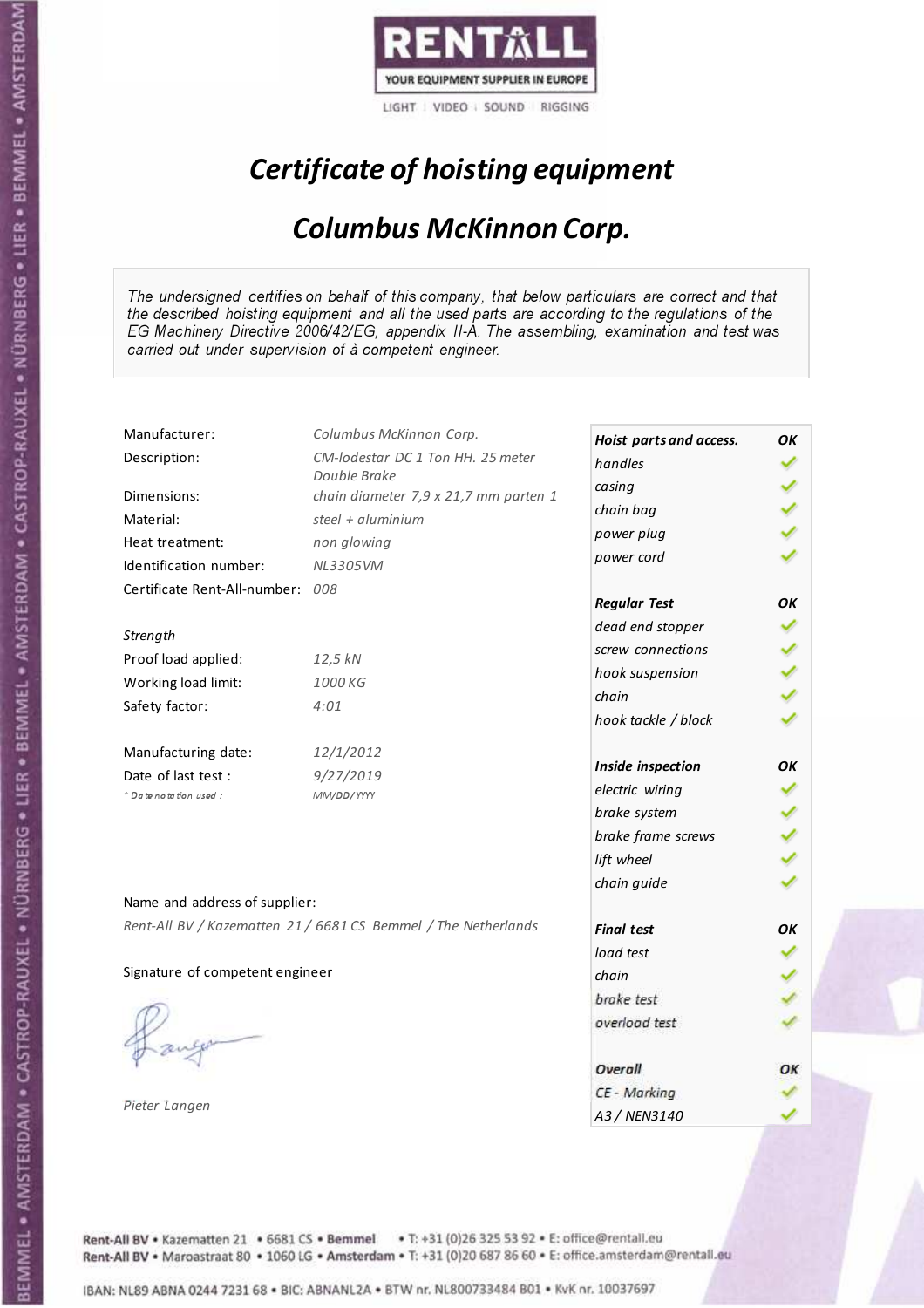

# Certificate of hoisting equipment

### Columbus McKinnon Corp.

The undersigned certifies on behalf of this company, that below particulars are correct and that the described hoisting equipment and all the used parts are according to the regulations of the EG Machinery Directive 2006/42/EG, appendix II-A. The assembling, examination and test was carried out under supervision of à competent engineer.

| Manufacturer:                    | Columbus McKinnon Corp.                                        | Hoist parts and access. | OК |
|----------------------------------|----------------------------------------------------------------|-------------------------|----|
| Description:                     | CM-lodestar DC 1 Ton HH. 25 meter                              | handles                 |    |
|                                  | Double Brake                                                   | casing                  |    |
| Dimensions:                      | chain diameter 7,9 x 21,7 mm parten 1                          | chain bag               |    |
| Material:                        | steel + $aluminim$                                             | power plug              |    |
| Heat treatment:                  | non glowing                                                    | power cord              |    |
| Identification number:           | <b>NL3352VN</b>                                                |                         |    |
| Certificate Rent-All-number: 009 |                                                                | <b>Regular Test</b>     | OК |
| Strength                         |                                                                | dead end stopper        |    |
|                                  |                                                                | screw connections       |    |
| Proof load applied:              | 12,5 kN                                                        | hook suspension         |    |
| Working load limit:              | 1000 KG                                                        | chain                   |    |
| Safety factor:                   | 4:01                                                           | hook tackle / block     |    |
| Manufacturing date:              | 1/1/2013                                                       |                         |    |
| Date of last test :              | 9/27/2019                                                      | Inside inspection       | ΟK |
| + Date notation used :           | MM/DD/YYYY                                                     | electric wiring         |    |
|                                  |                                                                | brake system            |    |
|                                  |                                                                | brake frame screws      |    |
|                                  |                                                                | lift wheel              |    |
| Name and address of supplier:    |                                                                | chain guide             |    |
|                                  | Rent-All BV / Kazematten 21 / 6681 CS Bemmel / The Netherlands |                         |    |
|                                  |                                                                | <b>Final test</b>       | OK |
|                                  |                                                                | load test               |    |
| Signature of competent engineer  |                                                                | chain                   |    |
|                                  |                                                                | brake test              |    |
|                                  |                                                                | overload test           |    |
|                                  |                                                                | Overall                 | ОК |
|                                  |                                                                | CE - Marking            |    |
| Pieter Langen                    |                                                                | A3 / NEN3140            |    |

Rent-All BV . Kazematten 21 . 6681 CS . Bemmel . T: +31 (0)26 325 53 92 . E: office@rentall.eu Rent-All BV · Maroastraat 80 · 1060 LG · Amsterdam · T: +31 (0)20 687 86 60 · E: office.amsterdam@rentall.eu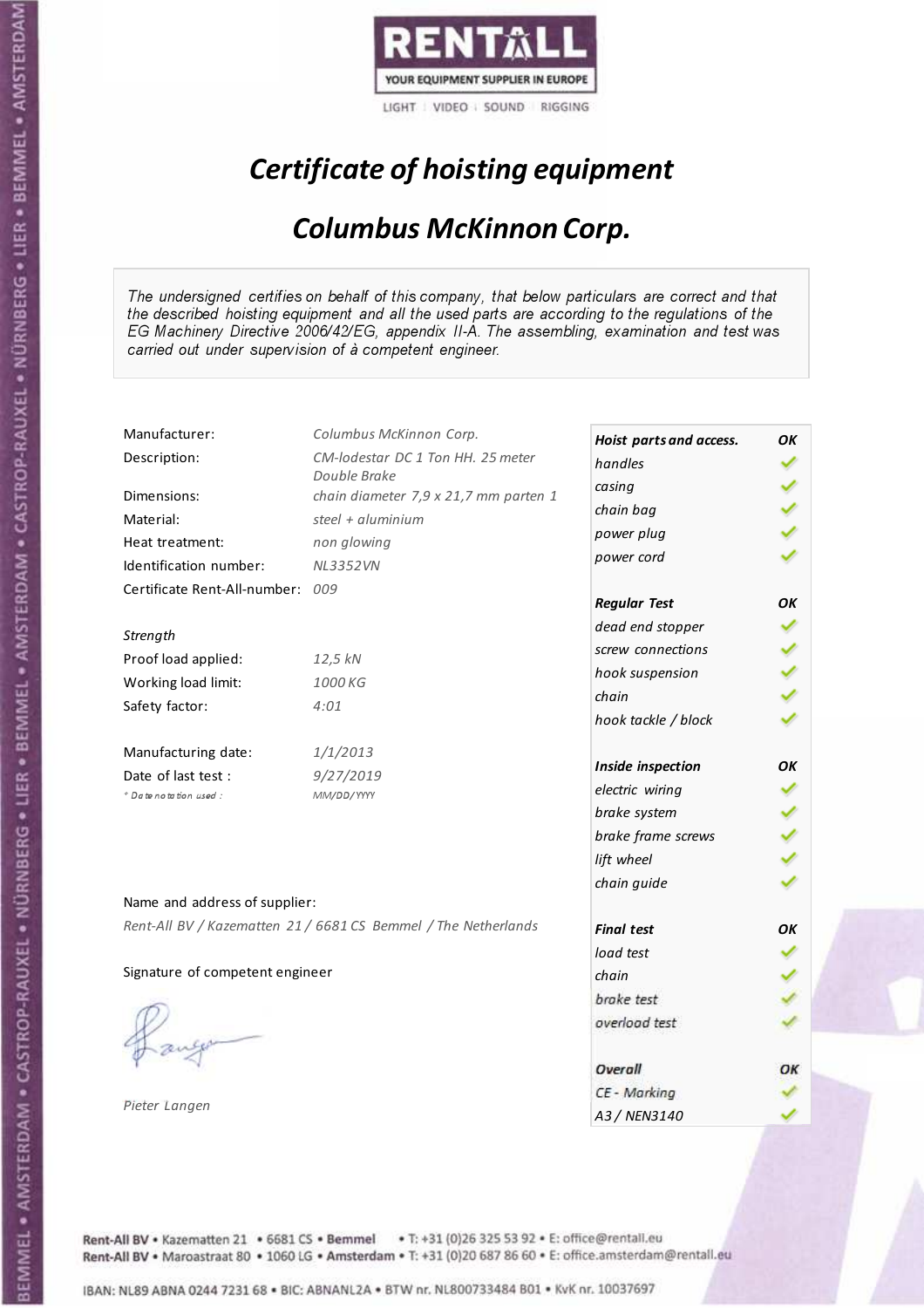

# Certificate of hoisting equipment

### Columbus McKinnon Corp.

The undersigned certifies on behalf of this company, that below particulars are correct and that the described hoisting equipment and all the used parts are according to the regulations of the EG Machinery Directive 2006/42/EG, appendix II-A. The assembling, examination and test was carried out under supervision of à competent engineer.

| Manufacturer:                    | Columbus McKinnon Corp.                                        | Hoist parts and access. | OК |
|----------------------------------|----------------------------------------------------------------|-------------------------|----|
| Description:                     | CM-lodestar DC 1 Ton HH. 25 meter                              | handles                 |    |
|                                  | Double Brake                                                   | casing                  |    |
| Dimensions:                      | chain diameter 7,9 x 21,7 mm parten 1                          | chain bag               |    |
| Material:                        | steel + aluminium                                              | power plug              |    |
| Heat treatment:                  | non glowing                                                    | power cord              |    |
| Identification number:           | <b>NL3359VN</b>                                                |                         |    |
| Certificate Rent-All-number: 010 |                                                                | <b>Regular Test</b>     | OK |
| Strength                         |                                                                | dead end stopper        |    |
|                                  |                                                                | screw connections       |    |
| Proof load applied:              | 12,5 kN                                                        | hook suspension         |    |
| Working load limit:              | 1000 KG                                                        | chain                   |    |
| Safety factor:                   | 4:01                                                           | hook tackle / block     |    |
| Manufacturing date:              | 1/1/2013                                                       |                         |    |
| Date of last test :              | 9/27/2019                                                      | Inside inspection       | ΟK |
| + Date notation used :           | MM/DD/YYYY                                                     | electric wiring         |    |
|                                  |                                                                | brake system            |    |
|                                  |                                                                | brake frame screws      |    |
|                                  |                                                                | lift wheel              |    |
| Name and address of supplier:    |                                                                | chain guide             |    |
|                                  | Rent-All BV / Kazematten 21 / 6681 CS Bemmel / The Netherlands | <b>Final test</b>       | OK |
|                                  |                                                                |                         |    |
| Signature of competent engineer  |                                                                | load test               |    |
|                                  |                                                                | chain                   |    |
|                                  |                                                                | brake test              |    |
|                                  |                                                                | overload test           |    |
|                                  |                                                                | Overall                 | ОК |
|                                  |                                                                | CE - Marking            |    |
| Pieter Langen                    |                                                                | A3 / NEN3140            |    |

Rent-All BV . Kazematten 21 . 6681 CS . Bemmel . T: +31 (0)26 325 53 92 . E: office@rentall.eu Rent-All BV · Maroastraat 80 · 1060 LG · Amsterdam · T: +31 (0)20 687 86 60 · E: office.amsterdam@rentall.eu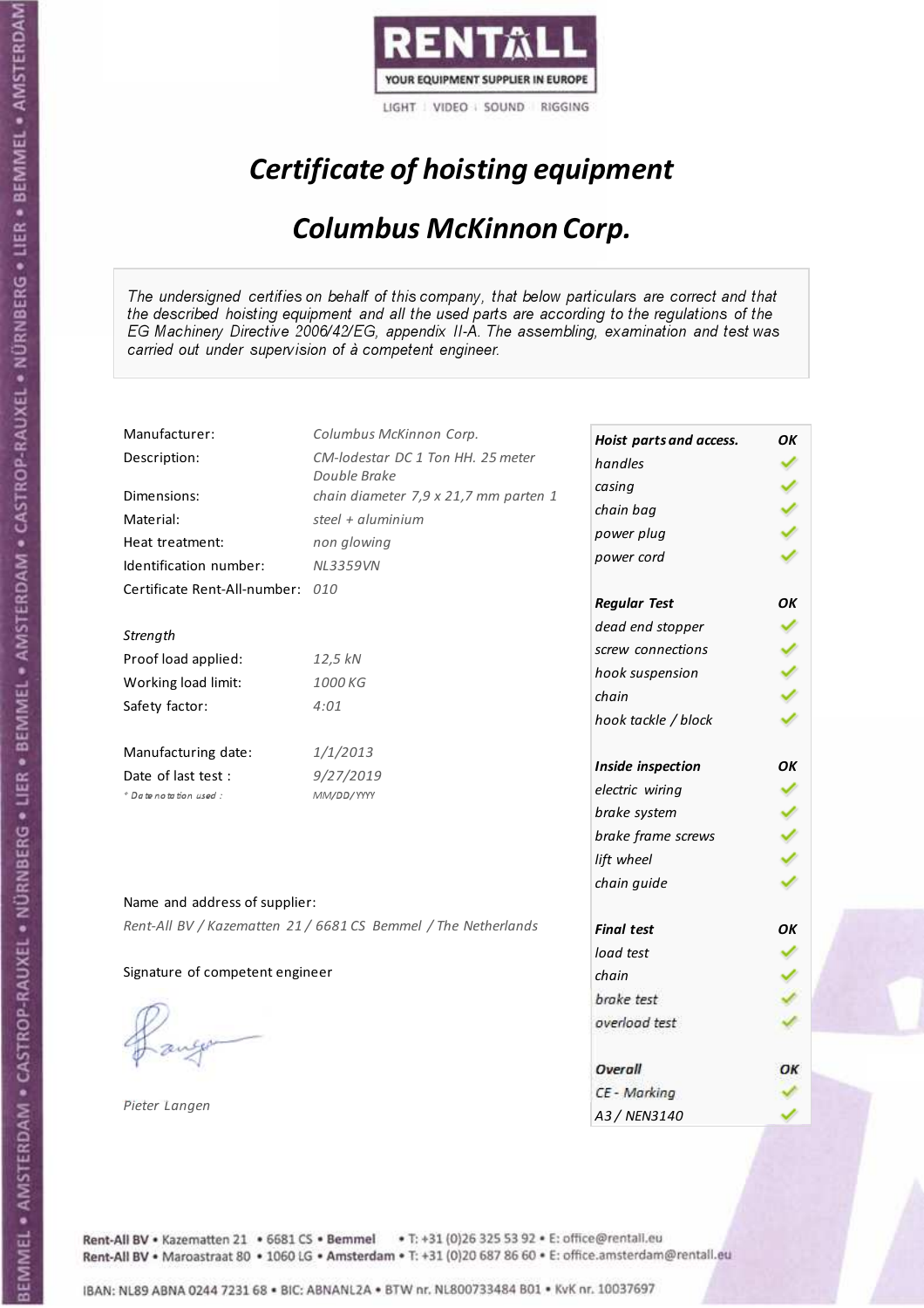

# Certificate of hoisting equipment

### Columbus McKinnon Corp.

The undersigned certifies on behalf of this company, that below particulars are correct and that the described hoisting equipment and all the used parts are according to the regulations of the EG Machinery Directive 2006/42/EG, appendix II-A. The assembling, examination and test was carried out under supervision of à competent engineer.

| Manufacturer:                    | Columbus McKinnon Corp.                                        | Hoist parts and access. | OК |
|----------------------------------|----------------------------------------------------------------|-------------------------|----|
| Description:                     | CM-lodestar DC 1 Ton HH. 25 meter                              | handles                 |    |
|                                  | Double Brake                                                   | casing                  |    |
| Dimensions:                      | chain diameter 7,9 x 21,7 mm parten 1                          | chain bag               |    |
| Material:                        | steel + aluminium                                              | power plug              |    |
| Heat treatment:                  | non glowing                                                    | power cord              |    |
| Identification number:           | NL6691VT                                                       |                         |    |
| Certificate Rent-All-number: 011 |                                                                | <b>Regular Test</b>     | OK |
| Strength                         |                                                                | dead end stopper        |    |
| Proof load applied:              | 12,5 kN                                                        | screw connections       |    |
|                                  | 1000 KG                                                        | hook suspension         |    |
| Working load limit:              |                                                                | chain                   |    |
| Safety factor:                   | 4:01                                                           | hook tackle / block     |    |
| Manufacturing date:              | 6/1/2012                                                       |                         |    |
| Date of last test :              | 9/27/2019                                                      | Inside inspection       | ΟK |
| + Date notation used :           | MM/DD/YYYY                                                     | electric wiring         |    |
|                                  |                                                                | brake system            |    |
|                                  |                                                                | brake frame screws      |    |
|                                  |                                                                | lift wheel              |    |
| Name and address of supplier:    |                                                                | chain guide             |    |
|                                  | Rent-All BV / Kazematten 21 / 6681 CS Bemmel / The Netherlands | <b>Final test</b>       | OK |
|                                  |                                                                | load test               |    |
| Signature of competent engineer  |                                                                | chain                   |    |
|                                  |                                                                | brake test              |    |
|                                  |                                                                | overload test           |    |
|                                  |                                                                | Overall                 | ОК |
|                                  |                                                                | CE - Marking            |    |
| Pieter Langen                    |                                                                | A3 / NEN3140            |    |

Rent-All BV . Kazematten 21 . 6681 CS . Bemmel . T: +31 (0)26 325 53 92 . E: office@rentall.eu Rent-All BV · Maroastraat 80 · 1060 LG · Amsterdam · T: +31 (0)20 687 86 60 · E: office.amsterdam@rentall.eu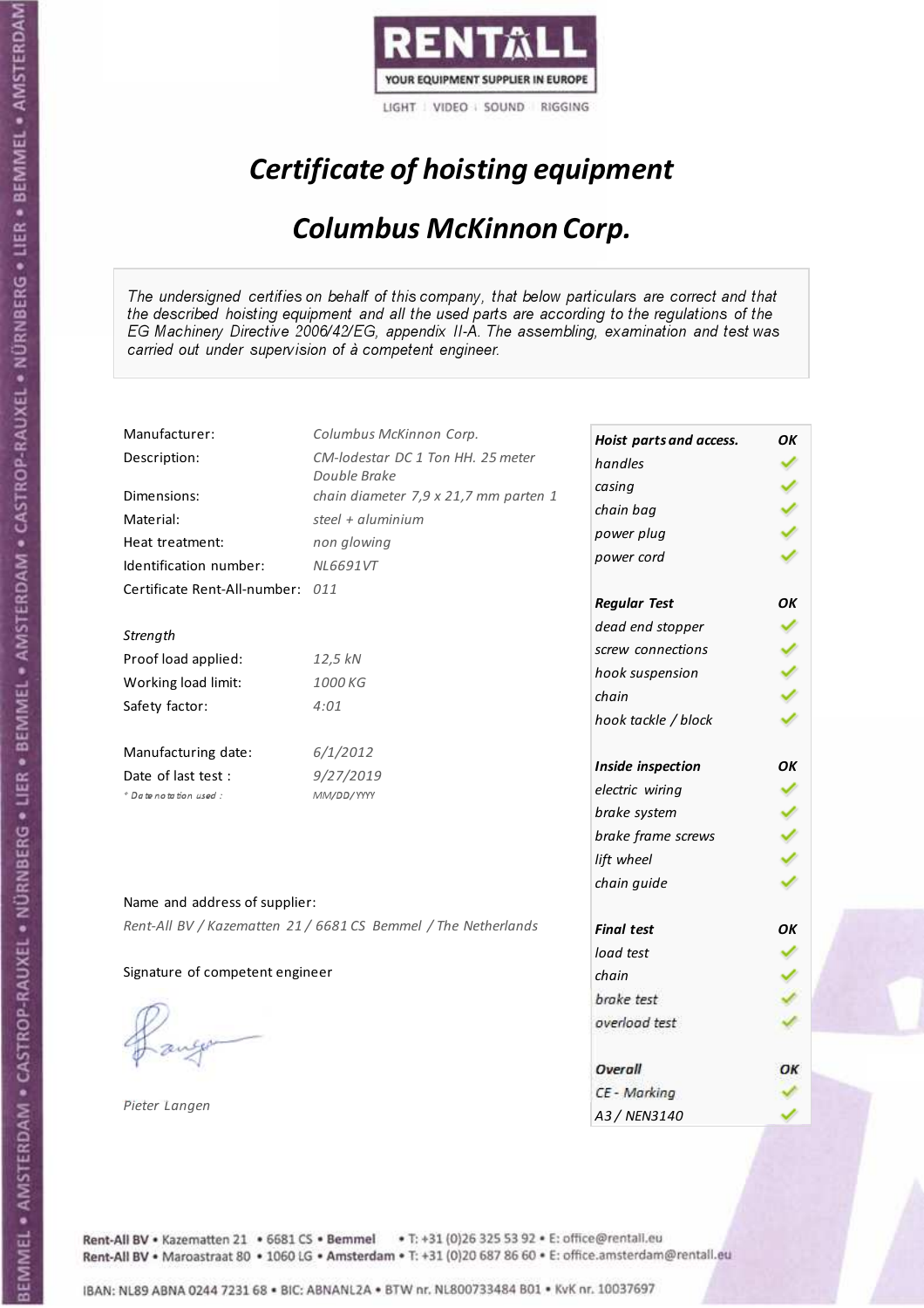

# Certificate of hoisting equipment

### Columbus McKinnon Corp.

The undersigned certifies on behalf of this company, that below particulars are correct and that the described hoisting equipment and all the used parts are according to the regulations of the EG Machinery Directive 2006/42/EG, appendix II-A. The assembling, examination and test was carried out under supervision of à competent engineer.

| Manufacturer:                    | Columbus McKinnon Corp.                                        | Hoist parts and access. | OК |
|----------------------------------|----------------------------------------------------------------|-------------------------|----|
| Description:                     | CM-lodestar DC 1 Ton HH. 25 meter                              | handles                 |    |
|                                  | Double Brake                                                   | casing                  |    |
| Dimensions:                      | chain diameter 7,9 x 21,7 mm parten 1                          | chain bag               |    |
| Material:                        | steel + $aluminim$                                             | power plug              |    |
| Heat treatment:                  | non glowing                                                    | power cord              |    |
| Identification number:           | <b>NL6552VQ</b>                                                |                         |    |
| Certificate Rent-All-number: 012 |                                                                | <b>Regular Test</b>     | OК |
| Strength                         |                                                                | dead end stopper        |    |
|                                  |                                                                | screw connections       |    |
| Proof load applied:              | 12,5 kN                                                        | hook suspension         |    |
| Working load limit:              | 1000 KG                                                        | chain                   |    |
| Safety factor:                   | 4:01                                                           | hook tackle / block     |    |
| Manufacturing date:              | 3/1/2013                                                       |                         |    |
| Date of last test :              | 9/27/2019                                                      | Inside inspection       | ΟK |
| + Date notation used :           | MM/DD/YYYY                                                     | electric wiring         |    |
|                                  |                                                                | brake system            |    |
|                                  |                                                                | brake frame screws      |    |
|                                  |                                                                | lift wheel              |    |
| Name and address of supplier:    |                                                                | chain guide             |    |
|                                  | Rent-All BV / Kazematten 21 / 6681 CS Bemmel / The Netherlands |                         |    |
|                                  |                                                                | <b>Final test</b>       | OK |
|                                  |                                                                | load test               |    |
| Signature of competent engineer  |                                                                | chain                   |    |
|                                  |                                                                | brake test              |    |
|                                  |                                                                | overload test           |    |
|                                  |                                                                | Overall                 | ОК |
|                                  |                                                                | CE - Marking            |    |
| Pieter Langen                    |                                                                | A3 / NEN3140            |    |

Rent-All BV . Kazematten 21 . 6681 CS . Bemmel . T: +31 (0)26 325 53 92 . E: office@rentall.eu Rent-All BV · Maroastraat 80 · 1060 LG · Amsterdam · T: +31 (0)20 687 86 60 · E: office.amsterdam@rentall.eu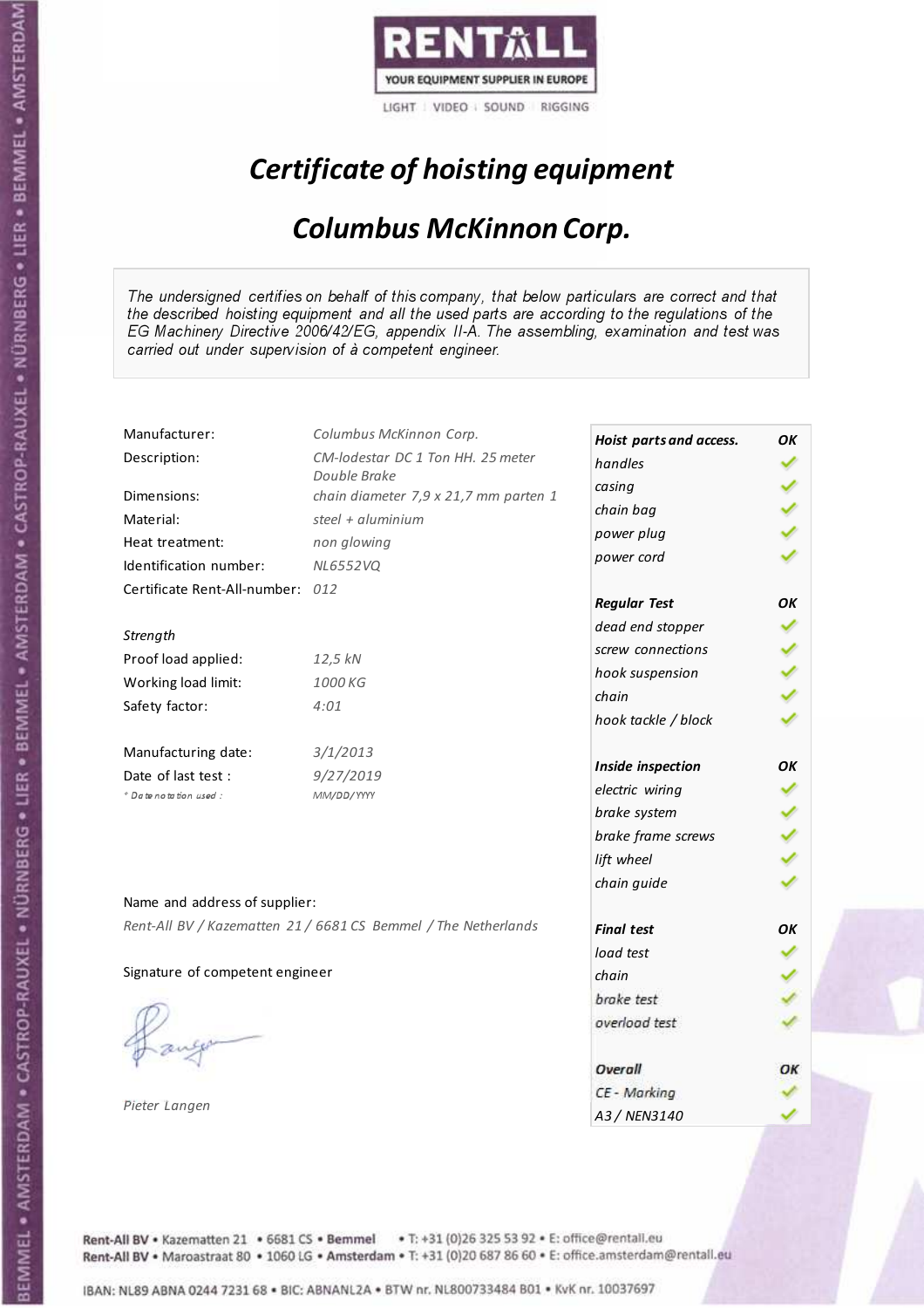

# Certificate of hoisting equipment

### Columbus McKinnon Corp.

The undersigned certifies on behalf of this company, that below particulars are correct and that the described hoisting equipment and all the used parts are according to the regulations of the EG Machinery Directive 2006/42/EG, appendix II-A. The assembling, examination and test was carried out under supervision of à competent engineer.

| Manufacturer:                    | Columbus McKinnon Corp.                                        | Hoist parts and access. | OK |
|----------------------------------|----------------------------------------------------------------|-------------------------|----|
| Description:                     | CM-lodestar DC 1 Ton HH. 25 meter                              | handles                 |    |
|                                  | Double Brake                                                   | casing                  |    |
| Dimensions:                      | chain diameter 7,9 x 21,7 mm parten 1                          | chain bag               |    |
| Material:                        | steel + $aluminim$                                             | power plug              |    |
| Heat treatment:                  | non glowing                                                    |                         |    |
| Identification number:           | <b>NL3298VM</b>                                                | power cord              |    |
| Certificate Rent-All-number: 013 |                                                                | <b>Regular Test</b>     | OΚ |
| Strength                         |                                                                | dead end stopper        |    |
| Proof load applied:              | 12,5 kN                                                        | screw connections       |    |
| Working load limit:              | 1000 KG                                                        | hook suspension         |    |
|                                  |                                                                | chain                   |    |
| Safety factor:                   | 4:01                                                           | hook tackle / block     |    |
| Manufacturing date:              | 12/1/2012                                                      |                         |    |
| Date of last test :              | 9/27/2019                                                      | Inside inspection       | OK |
| + Date notation used:            | MM/DD/YYYY                                                     | electric wiring         |    |
|                                  |                                                                | brake system            |    |
|                                  |                                                                | brake frame screws      |    |
|                                  |                                                                | lift wheel              |    |
|                                  |                                                                | chain guide             |    |
| Name and address of supplier:    |                                                                |                         |    |
|                                  | Rent-All BV / Kazematten 21 / 6681 CS Bemmel / The Netherlands | <b>Final test</b>       | OK |
|                                  |                                                                | load test               |    |
| Signature of competent engineer  |                                                                | chain                   |    |
|                                  |                                                                | brake test              |    |
|                                  |                                                                | overload test           |    |
|                                  |                                                                | Overall                 | ОК |
|                                  |                                                                | CE - Marking            |    |
| Pieter Langen                    |                                                                | A3 / NEN3140            |    |

Rent-All BV . Kazematten 21 . 6681 CS . Bemmel . T: +31 (0)26 325 53 92 . E: office@rentall.eu Rent-All BV · Maroastraat 80 · 1060 LG · Amsterdam · T: +31 (0)20 687 86 60 · E: office.amsterdam@rentall.eu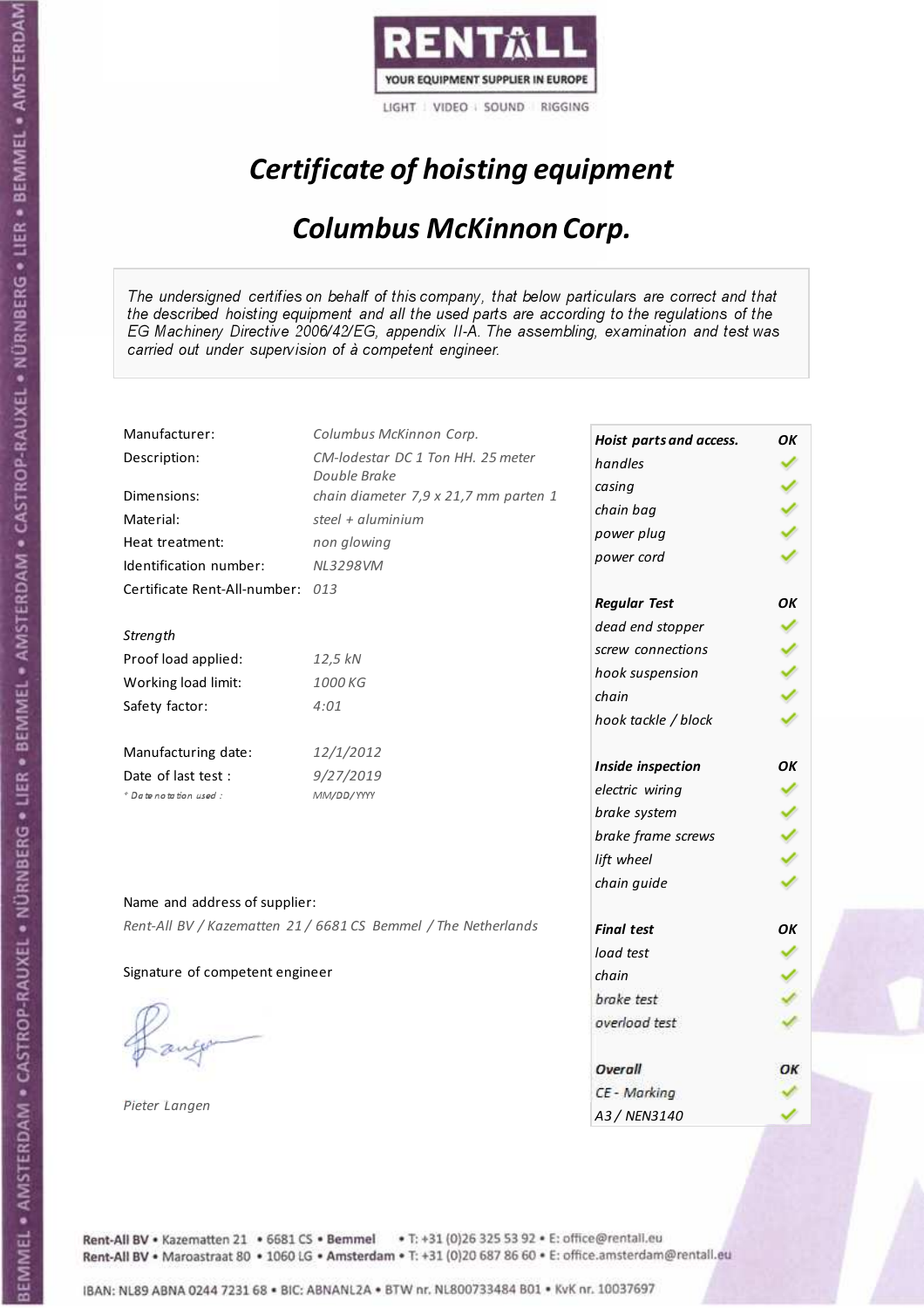

# Certificate of hoisting equipment

### Columbus McKinnon Corp.

The undersigned certifies on behalf of this company, that below particulars are correct and that the described hoisting equipment and all the used parts are according to the regulations of the EG Machinery Directive 2006/42/EG, appendix II-A. The assembling, examination and test was carried out under supervision of à competent engineer.

| Manufacturer:                    | Columbus McKinnon Corp.                                        | Hoist parts and access. | OК |
|----------------------------------|----------------------------------------------------------------|-------------------------|----|
| Description:                     | CM-lodestar DC 1 Ton HH. 25 meter                              | handles                 |    |
|                                  | Double Brake                                                   | casing                  |    |
| Dimensions:                      | chain diameter 7,9 x 21,7 mm parten 1                          | chain bag               |    |
| Material:                        | steel + aluminium                                              | power plug              |    |
| Heat treatment:                  | non glowing                                                    | power cord              |    |
| Identification number:           | <b>NL3874VJ</b>                                                |                         |    |
| Certificate Rent-All-number: 014 |                                                                | <b>Regular Test</b>     | OK |
| Strength                         |                                                                | dead end stopper        |    |
| Proof load applied:              | 12,5 kN                                                        | screw connections       |    |
|                                  | 1000 KG                                                        | hook suspension         |    |
| Working load limit:              |                                                                | chain                   |    |
| Safety factor:                   | 4:01                                                           | hook tackle / block     |    |
| Manufacturing date:              | 9/1/2012                                                       |                         |    |
| Date of last test :              | 9/27/2019                                                      | Inside inspection       | ΟK |
| + Date notation used :           | MM/DD/YYYY                                                     | electric wiring         |    |
|                                  |                                                                | brake system            |    |
|                                  |                                                                | brake frame screws      |    |
|                                  |                                                                | lift wheel              |    |
| Name and address of supplier:    |                                                                | chain guide             |    |
|                                  | Rent-All BV / Kazematten 21 / 6681 CS Bemmel / The Netherlands | <b>Final test</b>       | OK |
|                                  |                                                                | load test               |    |
| Signature of competent engineer  |                                                                | chain                   |    |
|                                  |                                                                | brake test              |    |
|                                  |                                                                |                         |    |
|                                  |                                                                | overload test           |    |
|                                  |                                                                | Overall                 | ОК |
|                                  |                                                                | CE - Marking            |    |
| Pieter Langen                    |                                                                | A3 / NEN3140            |    |

Rent-All BV . Kazematten 21 . 6681 CS . Bemmel . T: +31 (0)26 325 53 92 . E: office@rentall.eu Rent-All BV · Maroastraat 80 · 1060 LG · Amsterdam · T: +31 (0)20 687 86 60 · E: office.amsterdam@rentall.eu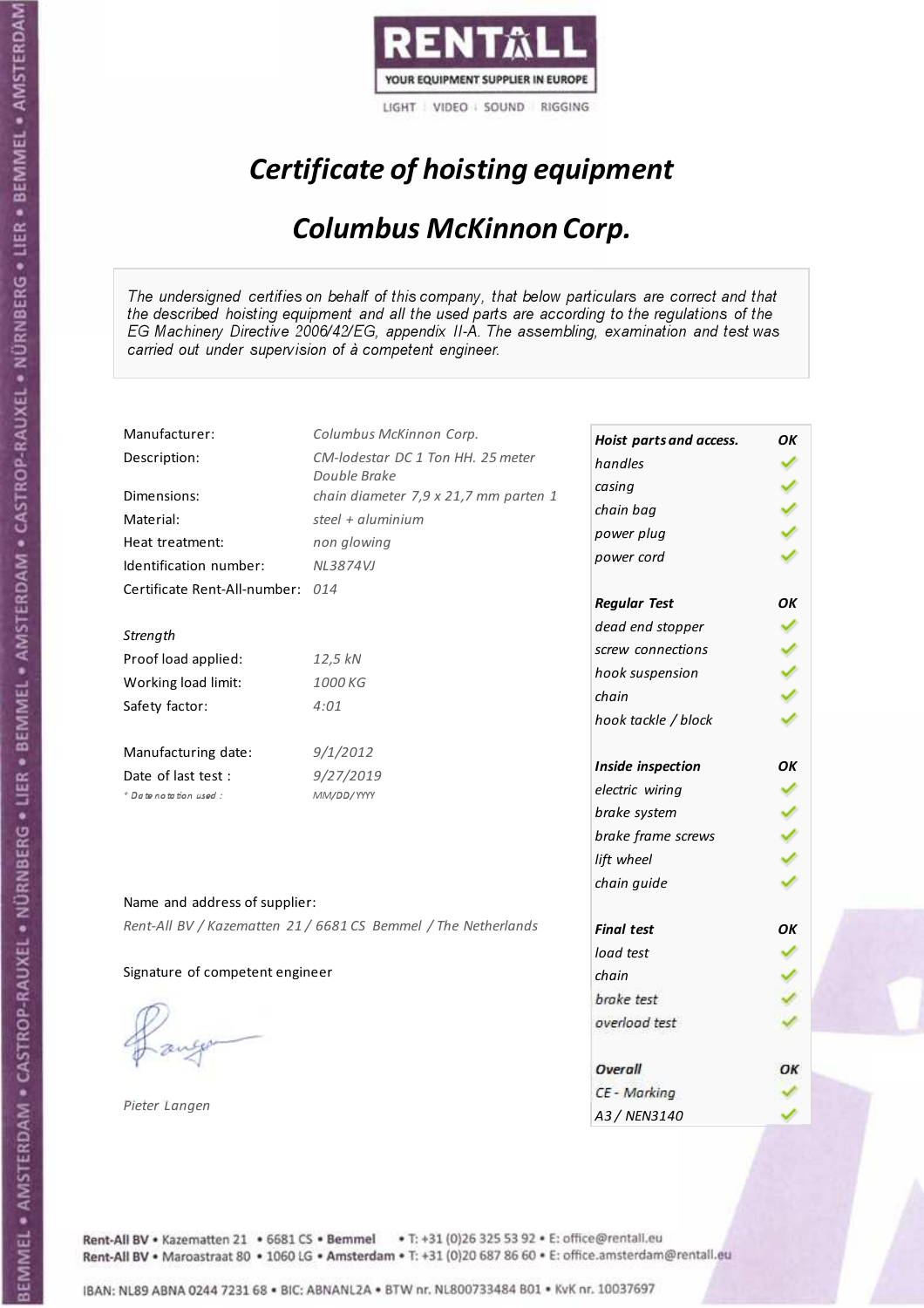

# Certificate of hoisting equipment

### Columbus McKinnon Corp.

The undersigned certifies on behalf of this company, that below particulars are correct and that the described hoisting equipment and all the used parts are according to the regulations of the EG Machinery Directive 2006/42/EG, appendix II-A. The assembling, examination and test was carried out under supervision of à competent engineer.

| Manufacturer:                    | Columbus McKinnon Corp.                                        | Hoist parts and access. | OК |
|----------------------------------|----------------------------------------------------------------|-------------------------|----|
| Description:                     | CM-lodestar DC 1 Ton HH. 25 meter                              | handles                 |    |
|                                  | Double Brake                                                   | casing                  |    |
| Dimensions:                      | chain diameter 7,9 x 21,7 mm parten 1                          | chain bag               |    |
| Material:                        | steel + $aluminim$                                             | power plug              |    |
| Heat treatment:                  | non glowing                                                    | power cord              |    |
| Identification number:           | <b>NL6558VQ</b>                                                |                         |    |
| Certificate Rent-All-number: 015 |                                                                | <b>Regular Test</b>     | OК |
| Strength                         |                                                                | dead end stopper        |    |
|                                  |                                                                | screw connections       |    |
| Proof load applied:              | 12,5 kN                                                        | hook suspension         |    |
| Working load limit:              | 1000 KG                                                        | chain                   |    |
| Safety factor:                   | 4:01                                                           | hook tackle / block     |    |
| Manufacturing date:              | 3/1/2013                                                       |                         |    |
| Date of last test :              | 9/27/2019                                                      | Inside inspection       | ΟK |
| + Date notation used :           | MM/DD/YYYY                                                     | electric wiring         |    |
|                                  |                                                                | brake system            |    |
|                                  |                                                                | brake frame screws      |    |
|                                  |                                                                | lift wheel              |    |
|                                  |                                                                | chain guide             |    |
| Name and address of supplier:    |                                                                |                         |    |
|                                  | Rent-All BV / Kazematten 21 / 6681 CS Bemmel / The Netherlands | <b>Final test</b>       | OK |
|                                  |                                                                | load test               |    |
| Signature of competent engineer  |                                                                | chain                   |    |
|                                  |                                                                | brake test              |    |
|                                  |                                                                | overload test           |    |
|                                  |                                                                | Overall                 | ОК |
|                                  |                                                                | CE - Marking            |    |
| Pieter Langen                    |                                                                | A3 / NEN3140            |    |

Rent-All BV . Kazematten 21 . 6681 CS . Bemmel . T: +31 (0)26 325 53 92 . E: office@rentall.eu Rent-All BV · Maroastraat 80 · 1060 LG · Amsterdam · T: +31 (0)20 687 86 60 · E: office.amsterdam@rentall.eu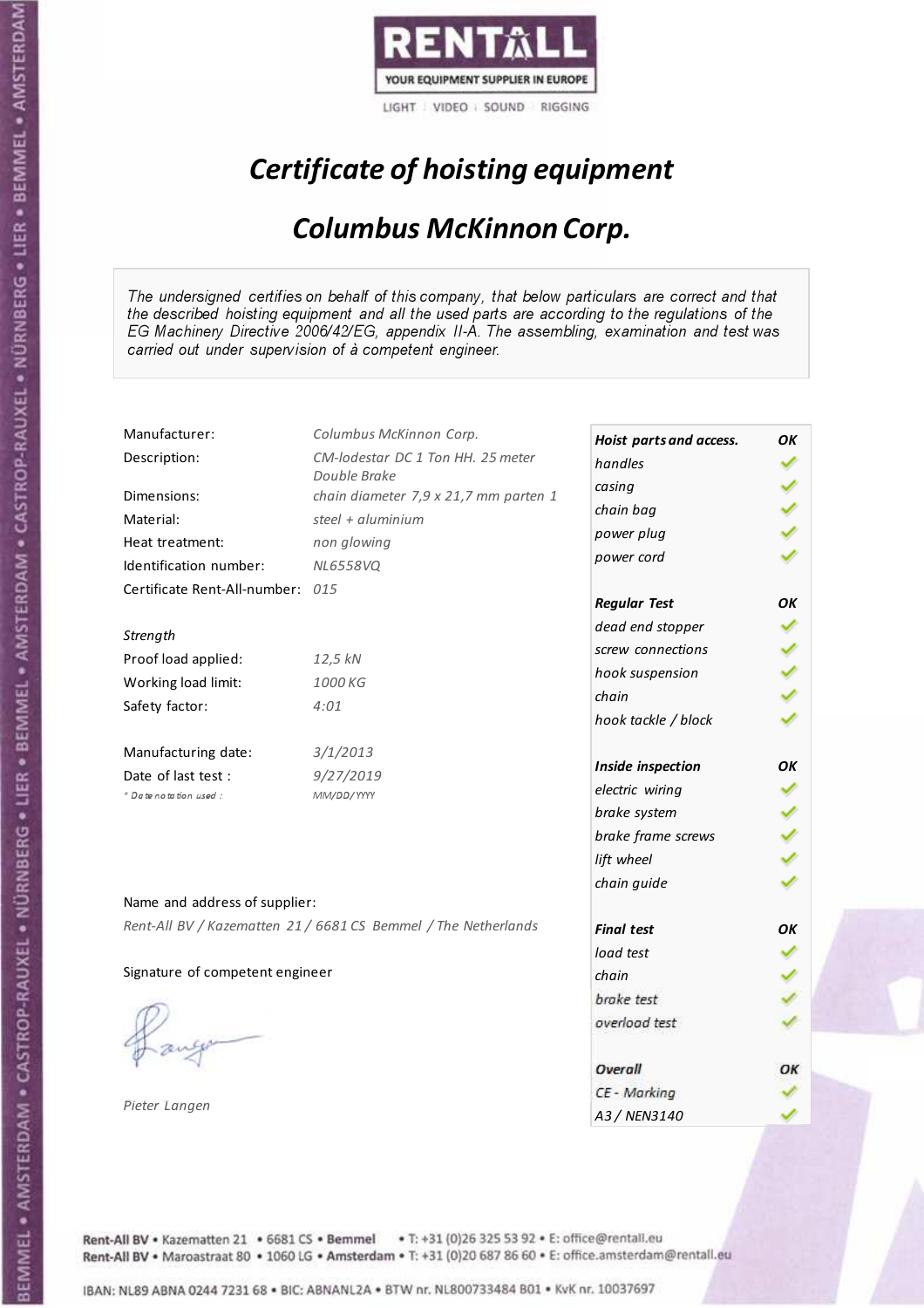

# Certificate of hoisting equipment

### Columbus McKinnon Corp.

The undersigned certifies on behalf of this company, that below particulars are correct and that the described hoisting equipment and all the used parts are according to the regulations of the EG Machinery Directive 2006/42/EG, appendix II-A. The assembling, examination and test was carried out under supervision of à competent engineer.

| Manufacturer:                    | Columbus McKinnon Corp.                                        | Hoist parts and access. | OК |
|----------------------------------|----------------------------------------------------------------|-------------------------|----|
| Description:                     | CM-lodestar DC 1 Ton HH. 25 meter                              | handles                 |    |
|                                  | Double Brake                                                   | casing                  |    |
| Dimensions:                      | chain diameter 7,9 x 21,7 mm parten 1                          | chain bag               |    |
| Material:                        | steel + aluminium                                              | power plug              |    |
| Heat treatment:                  | non glowing                                                    | power cord              |    |
| Identification number:           | <b>NL3887VJ</b>                                                |                         |    |
| Certificate Rent-All-number: 016 |                                                                | <b>Regular Test</b>     | OK |
| Strength                         |                                                                | dead end stopper        |    |
|                                  |                                                                | screw connections       |    |
| Proof load applied:              | 12,5 kN                                                        | hook suspension         |    |
| Working load limit:              | 1000 KG                                                        | chain                   |    |
| Safety factor:                   | 4:01                                                           | hook tackle / block     |    |
| Manufacturing date:              | 9/1/2012                                                       |                         |    |
| Date of last test :              | 9/27/2019                                                      | Inside inspection       | ΟK |
| + Date notation used :           | MM/DD/YYYY                                                     | electric wiring         |    |
|                                  |                                                                | brake system            |    |
|                                  |                                                                | brake frame screws      |    |
|                                  |                                                                | lift wheel              |    |
| Name and address of supplier:    |                                                                | chain guide             |    |
|                                  | Rent-All BV / Kazematten 21 / 6681 CS Bemmel / The Netherlands |                         |    |
|                                  |                                                                | <b>Final test</b>       | OK |
|                                  |                                                                | load test               |    |
| Signature of competent engineer  |                                                                | chain                   |    |
|                                  |                                                                | brake test              |    |
|                                  |                                                                | overload test           |    |
|                                  |                                                                | Overall                 | ОК |
|                                  |                                                                | CE - Marking            |    |
| Pieter Langen                    |                                                                | A3 / NEN3140            |    |

Rent-All BV . Kazematten 21 . 6681 CS . Bemmel . T: +31 (0)26 325 53 92 . E: office@rentall.eu Rent-All BV · Maroastraat 80 · 1060 LG · Amsterdam · T: +31 (0)20 687 86 60 · E: office.amsterdam@rentall.eu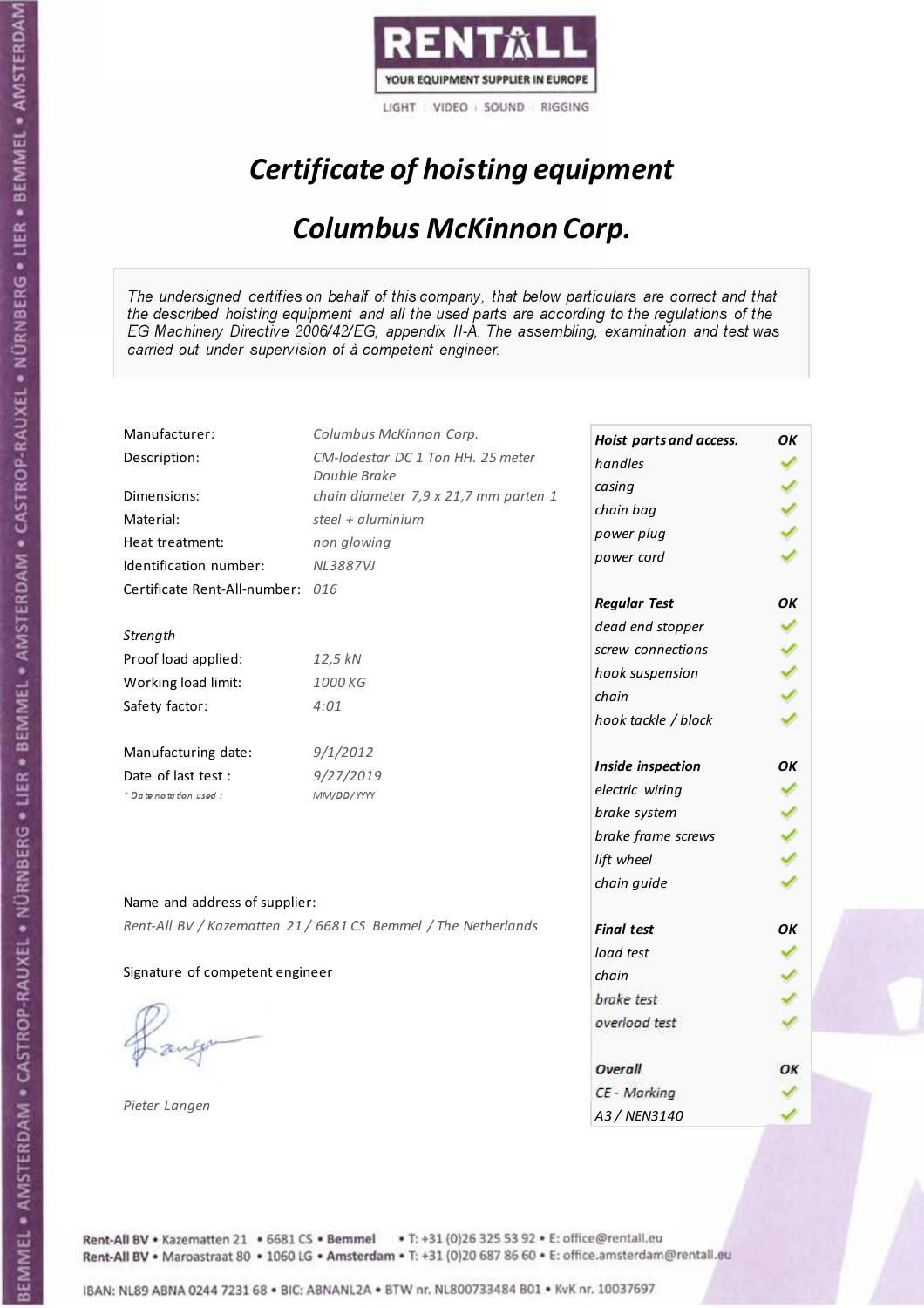

# Certificate of hoisting equipment

### Columbus McKinnon Corp.

The undersigned certifies on behalf of this company, that below particulars are correct and that the described hoisting equipment and all the used parts are according to the regulations of the EG Machinery Directive 2006/42/EG, appendix II-A. The assembling, examination and test was carried out under supervision of à competent engineer.

| Manufacturer:                    | Columbus McKinnon Corp.                                        | Hoist parts and access. | OК |
|----------------------------------|----------------------------------------------------------------|-------------------------|----|
| Description:                     | CM-lodestar DC 1 Ton HH. 25 meter                              | handles                 |    |
|                                  | Double Brake                                                   | casing                  |    |
| Dimensions:                      | chain diameter 7,9 x 21,7 mm parten 1                          | chain bag               |    |
| Material:                        | steel + $aluminim$                                             | power plug              |    |
| Heat treatment:                  | non glowing                                                    | power cord              |    |
| Identification number:           | <b>NL6561VQ</b>                                                |                         |    |
| Certificate Rent-All-number: 017 |                                                                | <b>Regular Test</b>     | OК |
| Strength                         |                                                                | dead end stopper        |    |
|                                  |                                                                | screw connections       |    |
| Proof load applied:              | 12,5 kN                                                        | hook suspension         |    |
| Working load limit:              | 1000 KG                                                        | chain                   |    |
| Safety factor:                   | 4:01                                                           | hook tackle / block     |    |
| Manufacturing date:              | 3/1/2013                                                       |                         |    |
| Date of last test :              | 9/27/2019                                                      | Inside inspection       | ΟK |
| + Date notation used :           | MM/DD/YYYY                                                     | electric wiring         |    |
|                                  |                                                                | brake system            |    |
|                                  |                                                                | brake frame screws      |    |
|                                  |                                                                | lift wheel              |    |
|                                  |                                                                | chain guide             |    |
| Name and address of supplier:    |                                                                |                         |    |
|                                  | Rent-All BV / Kazematten 21 / 6681 CS Bemmel / The Netherlands | <b>Final test</b>       | OK |
|                                  |                                                                | load test               |    |
| Signature of competent engineer  |                                                                | chain                   |    |
|                                  |                                                                | brake test              |    |
|                                  |                                                                | overload test           |    |
|                                  |                                                                | Overall                 | ОК |
|                                  |                                                                | CE - Marking            |    |
| Pieter Langen                    |                                                                | A3 / NEN3140            |    |

Rent-All BV . Kazematten 21 . 6681 CS . Bemmel . T: +31 (0)26 325 53 92 . E: office@rentall.eu Rent-All BV · Maroastraat 80 · 1060 LG · Amsterdam · T: +31 (0)20 687 86 60 · E: office.amsterdam@rentall.eu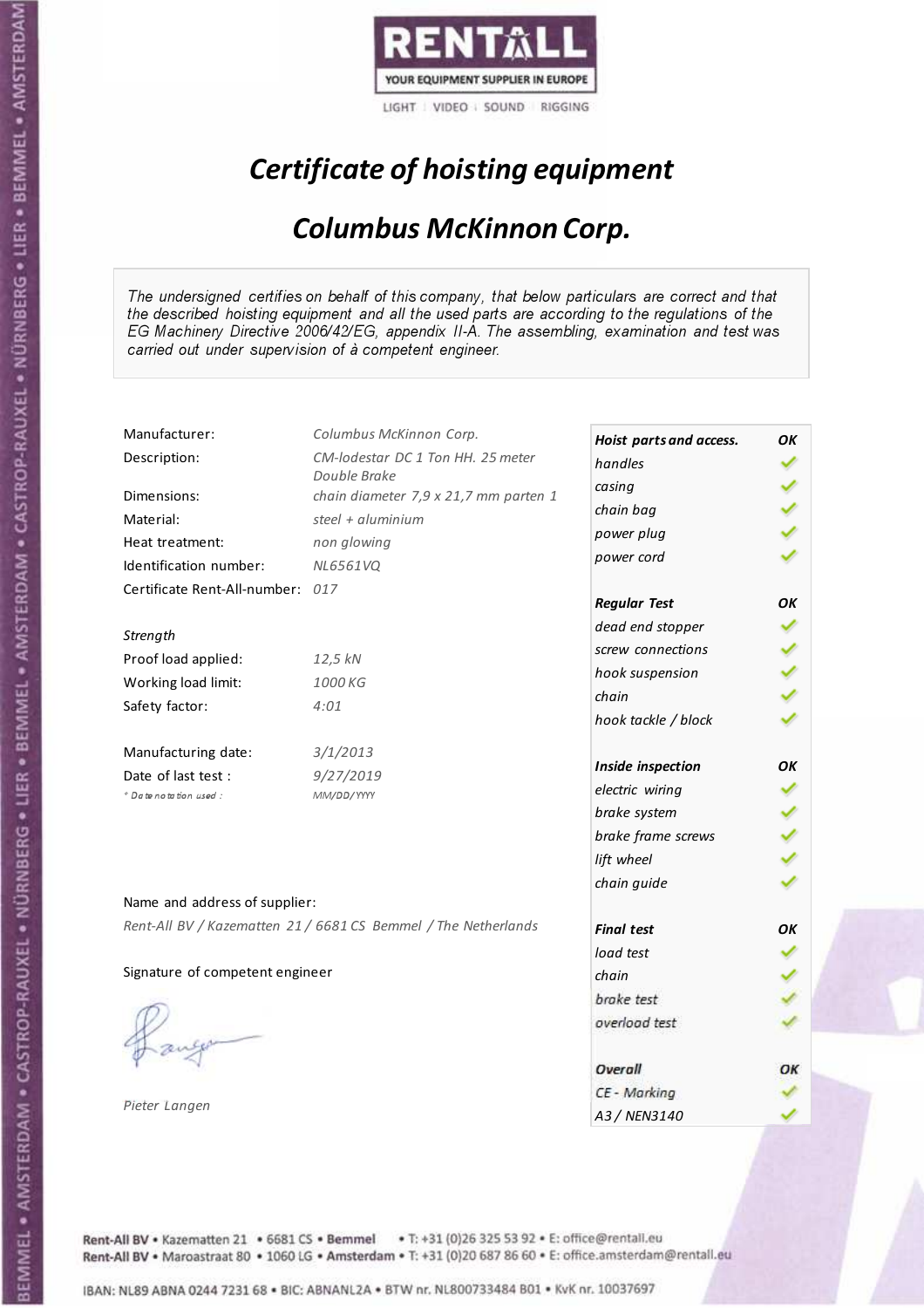

# Certificate of hoisting equipment

### Columbus McKinnon Corp.

The undersigned certifies on behalf of this company, that below particulars are correct and that the described hoisting equipment and all the used parts are according to the regulations of the EG Machinery Directive 2006/42/EG, appendix II-A. The assembling, examination and test was carried out under supervision of à competent engineer.

| Manufacturer:                    | Columbus McKinnon Corp.                                        | Hoist parts and access. | OK |
|----------------------------------|----------------------------------------------------------------|-------------------------|----|
| Description:                     | CM-lodestar DC 1 Ton HH. 25 meter                              | handles                 |    |
|                                  | Double Brake                                                   | casing                  |    |
| Dimensions:                      | chain diameter 7,9 x 21,7 mm parten 1                          | chain bag               |    |
| Material:                        | steel + aluminium                                              | power plug              |    |
| Heat treatment:                  | non glowing                                                    | power cord              |    |
| Identification number:           | <b>NL3307VM</b>                                                |                         |    |
| Certificate Rent-All-number: 018 |                                                                | <b>Regular Test</b>     | OK |
| Strength                         |                                                                | dead end stopper        |    |
| Proof load applied:              |                                                                | screw connections       |    |
|                                  | 12,5 kN                                                        | hook suspension         |    |
| Working load limit:              | 1000 KG                                                        | chain                   |    |
| Safety factor:                   | 4:01                                                           | hook tackle / block     |    |
| Manufacturing date:              | 12/1/2012                                                      |                         |    |
| Date of last test :              | 9/27/2019                                                      | Inside inspection       | OK |
| + Date notation used :           | MM/DD/YYYY                                                     | electric wiring         |    |
|                                  |                                                                | brake system            |    |
|                                  |                                                                | brake frame screws      |    |
|                                  |                                                                | lift wheel              |    |
|                                  |                                                                | chain guide             |    |
| Name and address of supplier:    |                                                                |                         |    |
|                                  | Rent-All BV / Kazematten 21 / 6681 CS Bemmel / The Netherlands | <b>Final test</b>       | OK |
|                                  |                                                                | load test               |    |
| Signature of competent engineer  |                                                                | chain                   |    |
|                                  |                                                                | brake test              |    |
|                                  |                                                                | overload test           |    |
|                                  |                                                                | Overall                 | ОК |
|                                  |                                                                | CE - Marking            |    |
| Pieter Langen                    |                                                                | A3 / NEN3140            |    |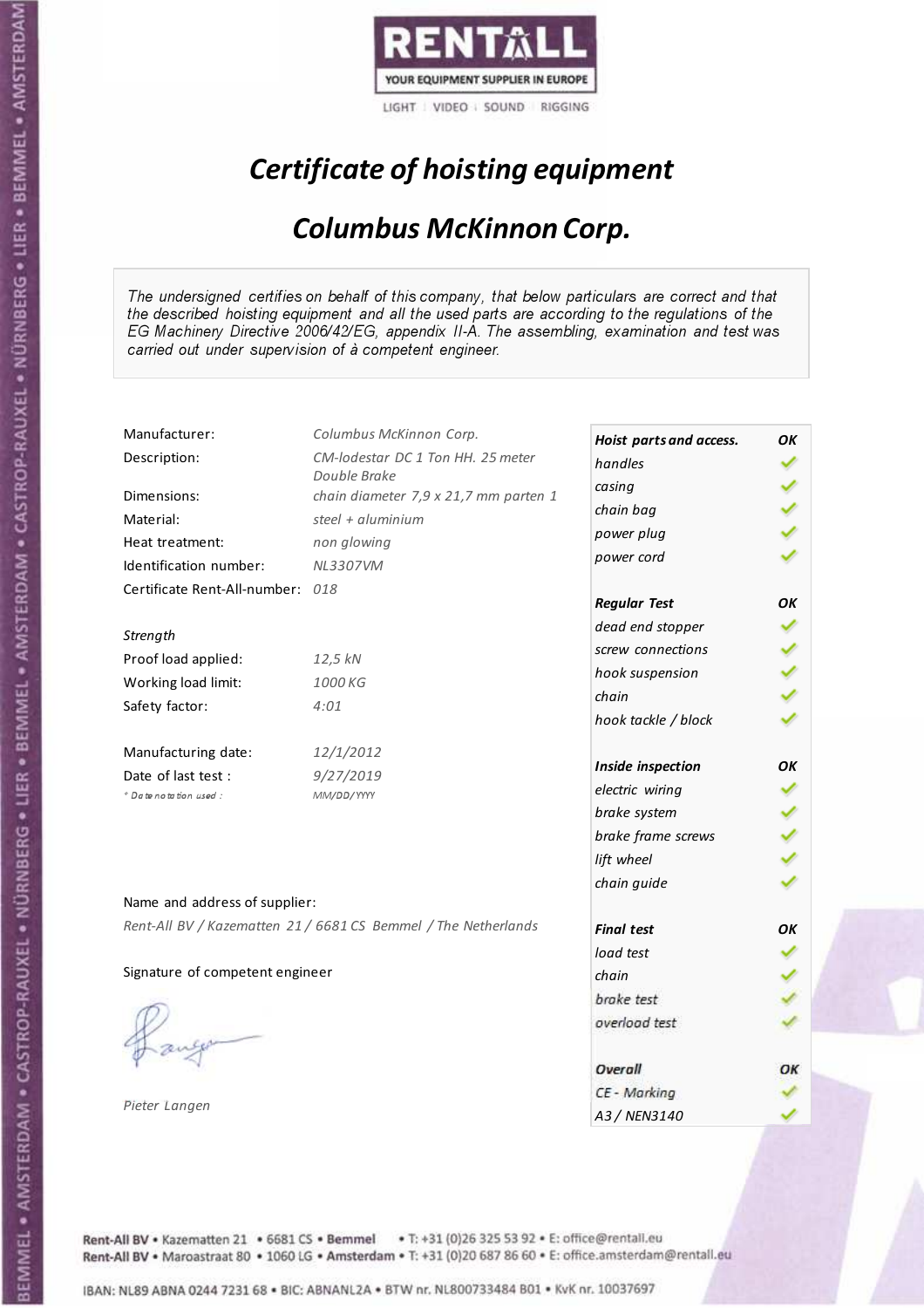

# Certificate of hoisting equipment

### Columbus McKinnon Corp.

The undersigned certifies on behalf of this company, that below particulars are correct and that the described hoisting equipment and all the used parts are according to the regulations of the EG Machinery Directive 2006/42/EG, appendix II-A. The assembling, examination and test was carried out under supervision of à competent engineer.

| Manufacturer:                    | Columbus McKinnon Corp.                                        | Hoist parts and access. | OК |
|----------------------------------|----------------------------------------------------------------|-------------------------|----|
| Description:                     | CM-lodestar DC 1 Ton HH. 25 meter                              | handles                 |    |
|                                  | Double Brake                                                   | casing                  |    |
| Dimensions:                      | chain diameter 7,9 x 21,7 mm parten 1                          | chain bag               |    |
| Material:                        | steel + aluminium                                              | power plug              |    |
| Heat treatment:                  | non glowing                                                    | power cord              |    |
| Identification number:           | <b>NL3358VN</b>                                                |                         |    |
| Certificate Rent-All-number: 019 |                                                                | <b>Regular Test</b>     | OK |
| Strength                         |                                                                | dead end stopper        |    |
|                                  |                                                                | screw connections       |    |
| Proof load applied:              | 12,5 kN                                                        | hook suspension         |    |
| Working load limit:              | 1000 KG                                                        | chain                   |    |
| Safety factor:                   | 4:01                                                           | hook tackle / block     |    |
| Manufacturing date:              | 1/1/2013                                                       |                         |    |
| Date of last test :              | 9/27/2019                                                      | Inside inspection       | ΟK |
| + Date notation used :           | MM/DD/YYYY                                                     | electric wiring         |    |
|                                  |                                                                | brake system            |    |
|                                  |                                                                | brake frame screws      |    |
|                                  |                                                                | lift wheel              |    |
| Name and address of supplier:    |                                                                | chain guide             |    |
|                                  | Rent-All BV / Kazematten 21 / 6681 CS Bemmel / The Netherlands |                         |    |
|                                  |                                                                | <b>Final test</b>       | OK |
|                                  |                                                                | load test               |    |
| Signature of competent engineer  |                                                                | chain                   |    |
|                                  |                                                                | brake test              |    |
|                                  |                                                                | overload test           |    |
|                                  |                                                                | Overall                 | ОК |
|                                  |                                                                | CE - Marking            |    |
| Pieter Langen                    |                                                                | A3 / NEN3140            |    |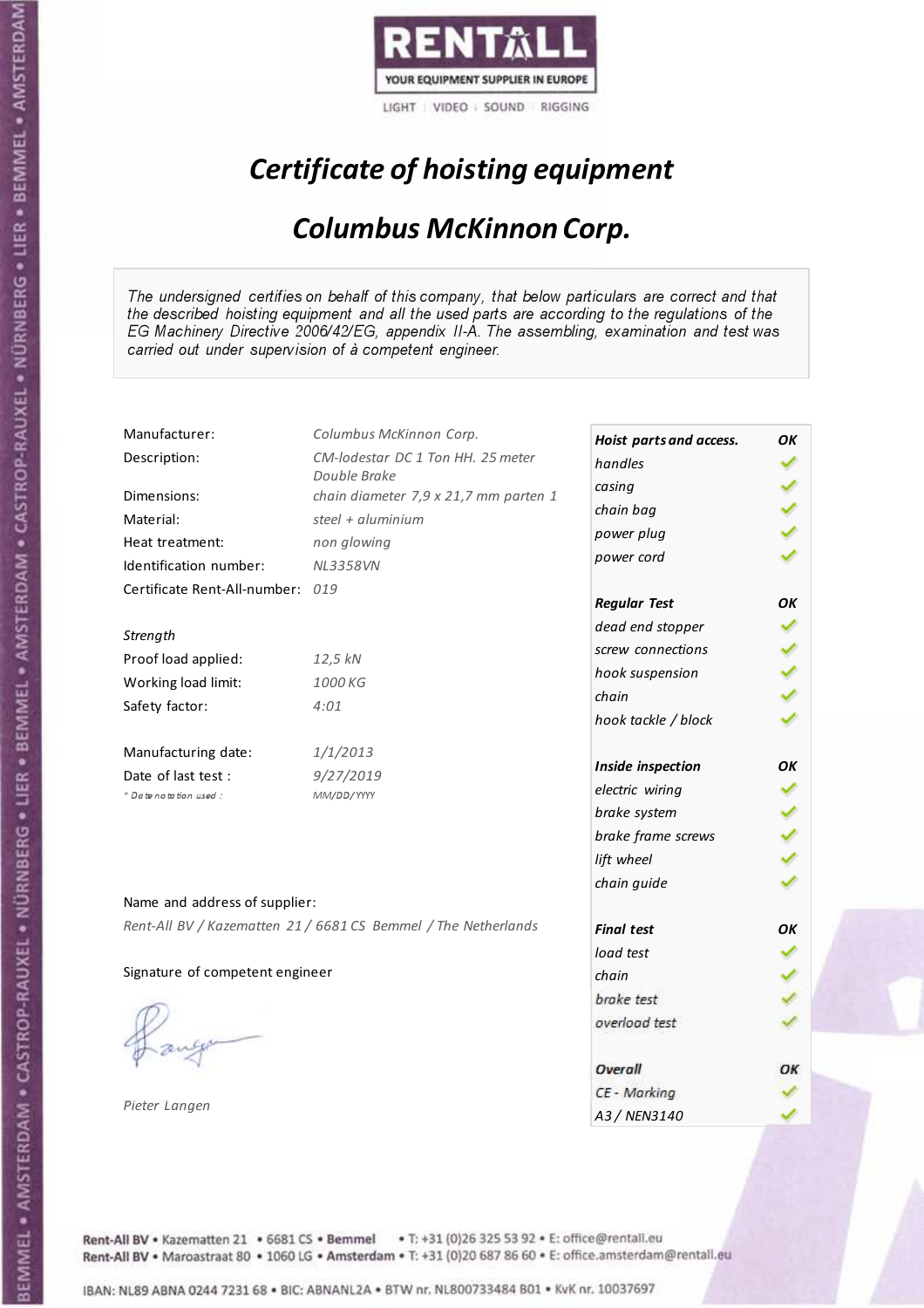

# Certificate of hoisting equipment

### Columbus McKinnon Corp.

The undersigned certifies on behalf of this company, that below particulars are correct and that the described hoisting equipment and all the used parts are according to the regulations of the EG Machinery Directive 2006/42/EG, appendix II-A. The assembling, examination and test was carried out under supervision of à competent engineer.

| Manufacturer:                    | Columbus McKinnon Corp.                                        | Hoist parts and access. | OК |
|----------------------------------|----------------------------------------------------------------|-------------------------|----|
| Description:                     | CM-lodestar DC 1 Ton HH. 25 meter                              | handles                 |    |
|                                  | Double Brake                                                   | casing                  |    |
| Dimensions:                      | chain diameter 7,9 x 21,7 mm parten 1                          | chain bag               |    |
| Material:                        | steel + aluminium                                              | power plug              |    |
| Heat treatment:                  | non glowing                                                    | power cord              |    |
| Identification number:           | NL6564VQ                                                       |                         |    |
| Certificate Rent-All-number: 020 |                                                                | <b>Regular Test</b>     | OK |
| Strength                         |                                                                | dead end stopper        |    |
| Proof load applied:              | 12,5 kN                                                        | screw connections       |    |
|                                  | 1000 KG                                                        | hook suspension         |    |
| Working load limit:              |                                                                | chain                   |    |
| Safety factor:                   | 4:01                                                           | hook tackle / block     |    |
| Manufacturing date:              | 3/1/2013                                                       |                         |    |
| Date of last test :              | 9/27/2019                                                      | Inside inspection       | ΟK |
| + Date notation used :           | MM/DD/YYYY                                                     | electric wiring         |    |
|                                  |                                                                | brake system            |    |
|                                  |                                                                | brake frame screws      |    |
|                                  |                                                                | lift wheel              |    |
| Name and address of supplier:    |                                                                | chain guide             |    |
|                                  | Rent-All BV / Kazematten 21 / 6681 CS Bemmel / The Netherlands | <b>Final test</b>       | OK |
|                                  |                                                                | load test               |    |
| Signature of competent engineer  |                                                                | chain                   |    |
|                                  |                                                                | brake test              |    |
|                                  |                                                                |                         |    |
|                                  |                                                                | overload test           |    |
|                                  |                                                                | Overall                 | ОК |
|                                  |                                                                | CE - Marking            |    |
| Pieter Langen                    |                                                                | A3 / NEN3140            |    |

Rent-All BV . Kazematten 21 . 6681 CS . Bemmel . T: +31 (0)26 325 53 92 . E: office@rentall.eu Rent-All BV · Maroastraat 80 · 1060 LG · Amsterdam · T: +31 (0)20 687 86 60 · E: office.amsterdam@rentall.eu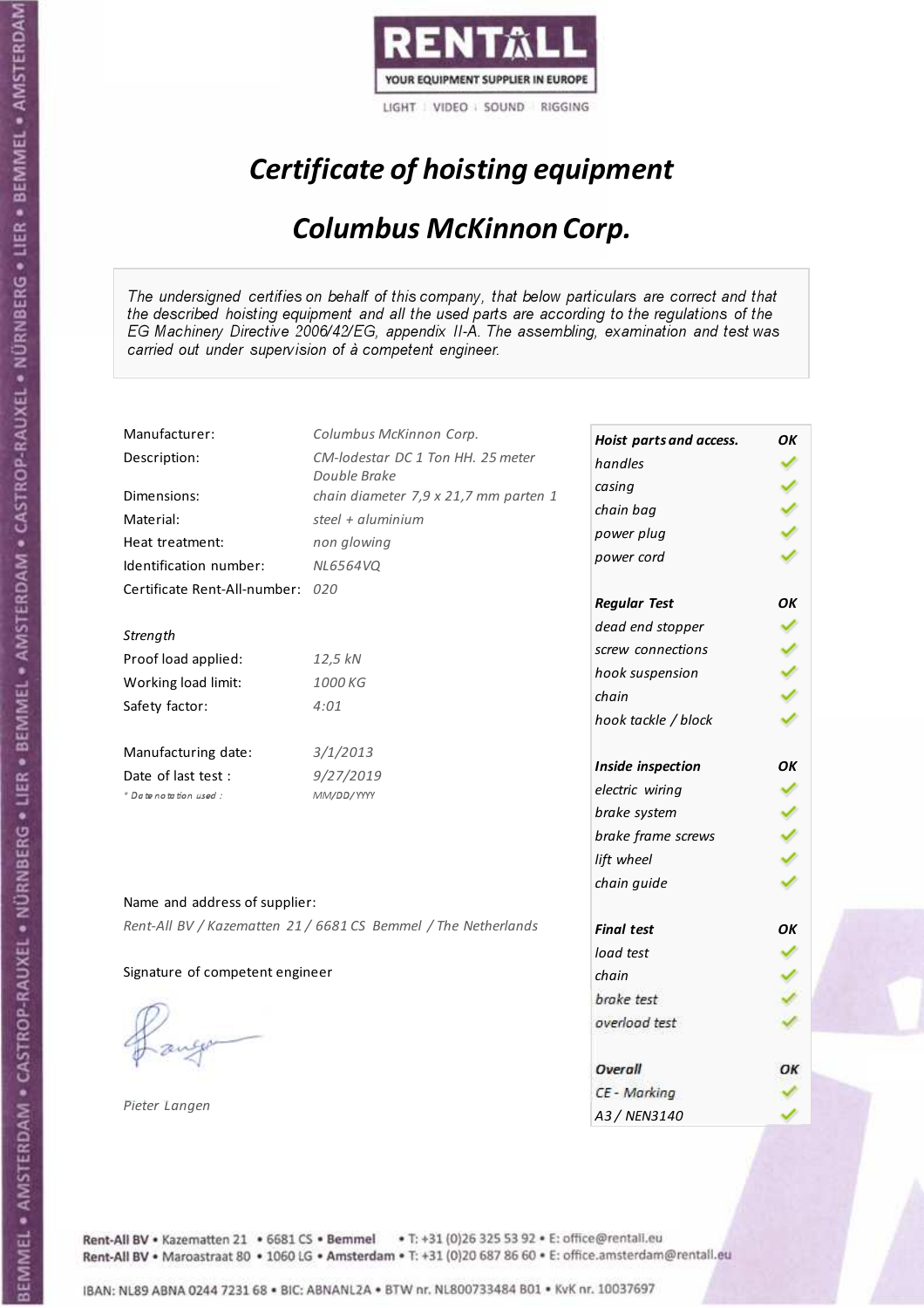

# Certificate of hoisting equipment

### Columbus McKinnon Corp.

The undersigned certifies on behalf of this company, that below particulars are correct and that the described hoisting equipment and all the used parts are according to the regulations of the EG Machinery Directive 2006/42/EG, appendix II-A. The assembling, examination and test was carried out under supervision of à competent engineer.

| Manufacturer:                    | Columbus McKinnon Corp.                                        | Hoist parts and access. | OК |
|----------------------------------|----------------------------------------------------------------|-------------------------|----|
| Description:                     | CM-lodestar DC 1 Ton HH. 25 meter                              | handles                 |    |
|                                  | Double Brake                                                   | casing                  |    |
| Dimensions:                      | chain diameter 7,9 x 21,7 mm parten 1                          | chain bag               |    |
| Material:                        | steel + $aluminim$                                             | power plug              |    |
| Heat treatment:                  | non glowing                                                    | power cord              |    |
| Identification number:           | <b>NL6555VQ</b>                                                |                         |    |
| Certificate Rent-All-number: 021 |                                                                | <b>Regular Test</b>     | OК |
| Strength                         |                                                                | dead end stopper        |    |
|                                  |                                                                | screw connections       |    |
| Proof load applied:              | 12,5 kN                                                        | hook suspension         |    |
| Working load limit:              | 1000 KG                                                        | chain                   |    |
| Safety factor:                   | 4:01                                                           | hook tackle / block     |    |
| Manufacturing date:              | 3/1/2013                                                       |                         |    |
| Date of last test :              | 9/27/2019                                                      | Inside inspection       | ΟK |
| + Date notation used :           | MM/DD/YYYY                                                     | electric wiring         |    |
|                                  |                                                                | brake system            |    |
|                                  |                                                                | brake frame screws      |    |
|                                  |                                                                | lift wheel              |    |
| Name and address of supplier:    |                                                                | chain guide             |    |
|                                  | Rent-All BV / Kazematten 21 / 6681 CS Bemmel / The Netherlands |                         |    |
|                                  |                                                                | <b>Final test</b>       | OK |
| Signature of competent engineer  |                                                                | load test               |    |
|                                  |                                                                | chain                   |    |
|                                  |                                                                | brake test              |    |
|                                  |                                                                | overload test           |    |
|                                  |                                                                | Overall                 | ОК |
|                                  |                                                                | CE - Marking            |    |
| Pieter Langen                    |                                                                | A3 / NEN3140            |    |

Rent-All BV . Kazematten 21 . 6681 CS . Bemmel . T: +31 (0)26 325 53 92 . E: office@rentall.eu Rent-All BV · Maroastraat 80 · 1060 LG · Amsterdam · T: +31 (0)20 687 86 60 · E: office.amsterdam@rentall.eu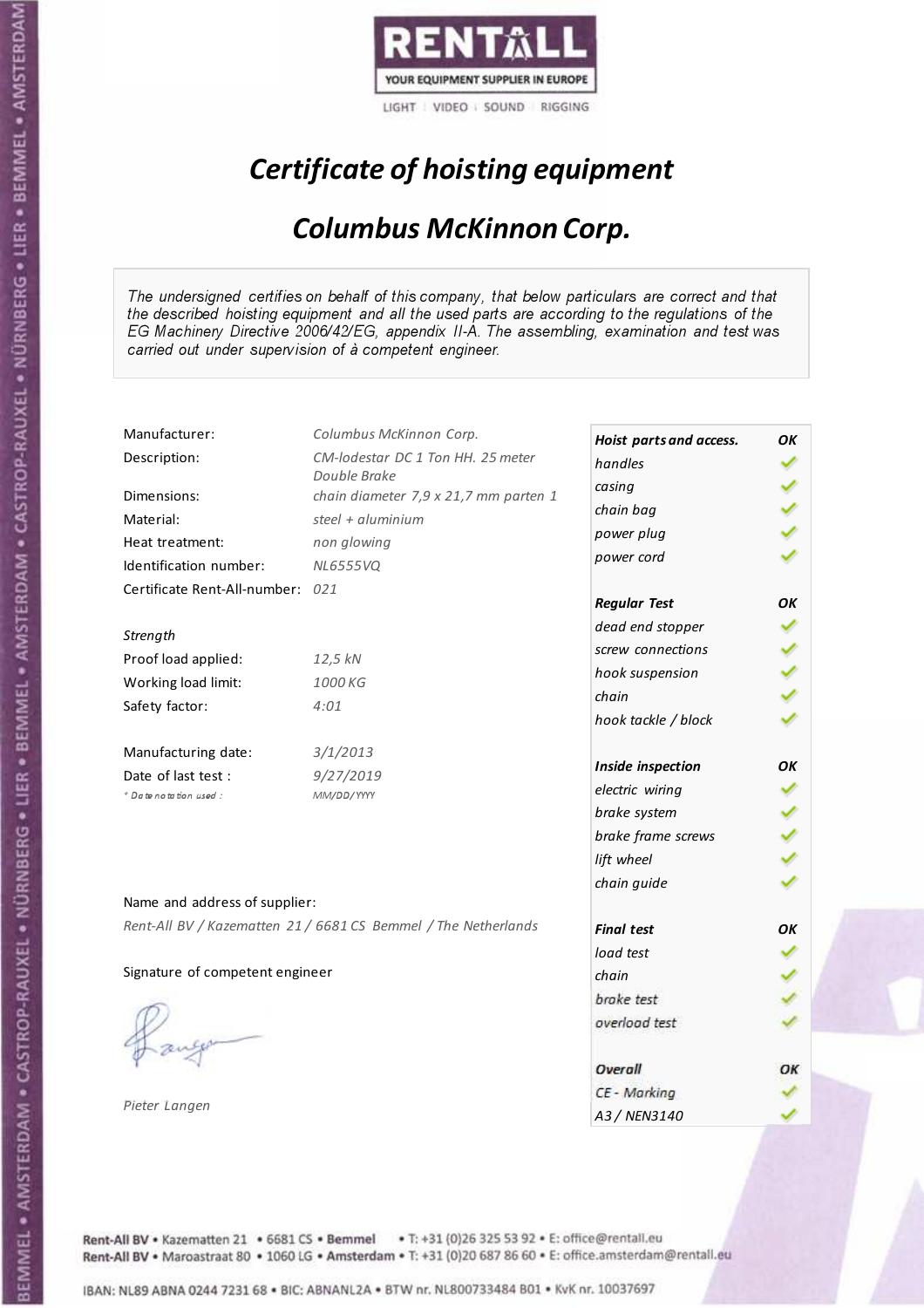

# Certificate of hoisting equipment

### Columbus McKinnon Corp.

The undersigned certifies on behalf of this company, that below particulars are correct and that the described hoisting equipment and all the used parts are according to the regulations of the EG Machinery Directive 2006/42/EG, appendix II-A. The assembling, examination and test was carried out under supervision of à competent engineer.

| Manufacturer:                    | Columbus McKinnon Corp.                                        | Hoist parts and access. | OК |
|----------------------------------|----------------------------------------------------------------|-------------------------|----|
| Description:                     | CM-lodestar DC 1 Ton HH. 25 meter                              | handles                 |    |
|                                  | Double Brake                                                   | casing                  |    |
| Dimensions:                      | chain diameter 7,9 x 21,7 mm parten 1                          | chain bag               |    |
| Material:                        | steel + aluminium                                              | power plug              |    |
| Heat treatment:                  | non glowing                                                    | power cord              |    |
| Identification number:           | NL6704VT                                                       |                         |    |
| Certificate Rent-All-number: 022 |                                                                | <b>Regular Test</b>     | OK |
| Strength                         |                                                                | dead end stopper        |    |
| Proof load applied:              | 12,5 kN                                                        | screw connections       |    |
|                                  | 1000 KG                                                        | hook suspension         |    |
| Working load limit:              |                                                                | chain                   |    |
| Safety factor:                   | 4:01                                                           | hook tackle / block     |    |
| Manufacturing date:              | 6/1/2012                                                       |                         |    |
| Date of last test :              | 9/27/2019                                                      | Inside inspection       | ΟK |
| + Date notation used :           | MM/DD/YYYY                                                     | electric wiring         |    |
|                                  |                                                                | brake system            |    |
|                                  |                                                                | brake frame screws      |    |
|                                  |                                                                | lift wheel              |    |
| Name and address of supplier:    |                                                                | chain guide             |    |
|                                  | Rent-All BV / Kazematten 21 / 6681 CS Bemmel / The Netherlands | <b>Final test</b>       | OK |
|                                  |                                                                | load test               |    |
| Signature of competent engineer  |                                                                | chain                   |    |
|                                  |                                                                | brake test              |    |
|                                  |                                                                |                         |    |
|                                  |                                                                | overload test           |    |
|                                  |                                                                | Overall                 | ОК |
|                                  |                                                                | CE - Marking            |    |
| Pieter Langen                    |                                                                | A3 / NEN3140            |    |

Rent-All BV . Kazematten 21 . 6681 CS . Bemmel . T: +31 (0)26 325 53 92 . E: office@rentall.eu Rent-All BV · Maroastraat 80 · 1060 LG · Amsterdam · T: +31 (0)20 687 86 60 · E: office.amsterdam@rentall.eu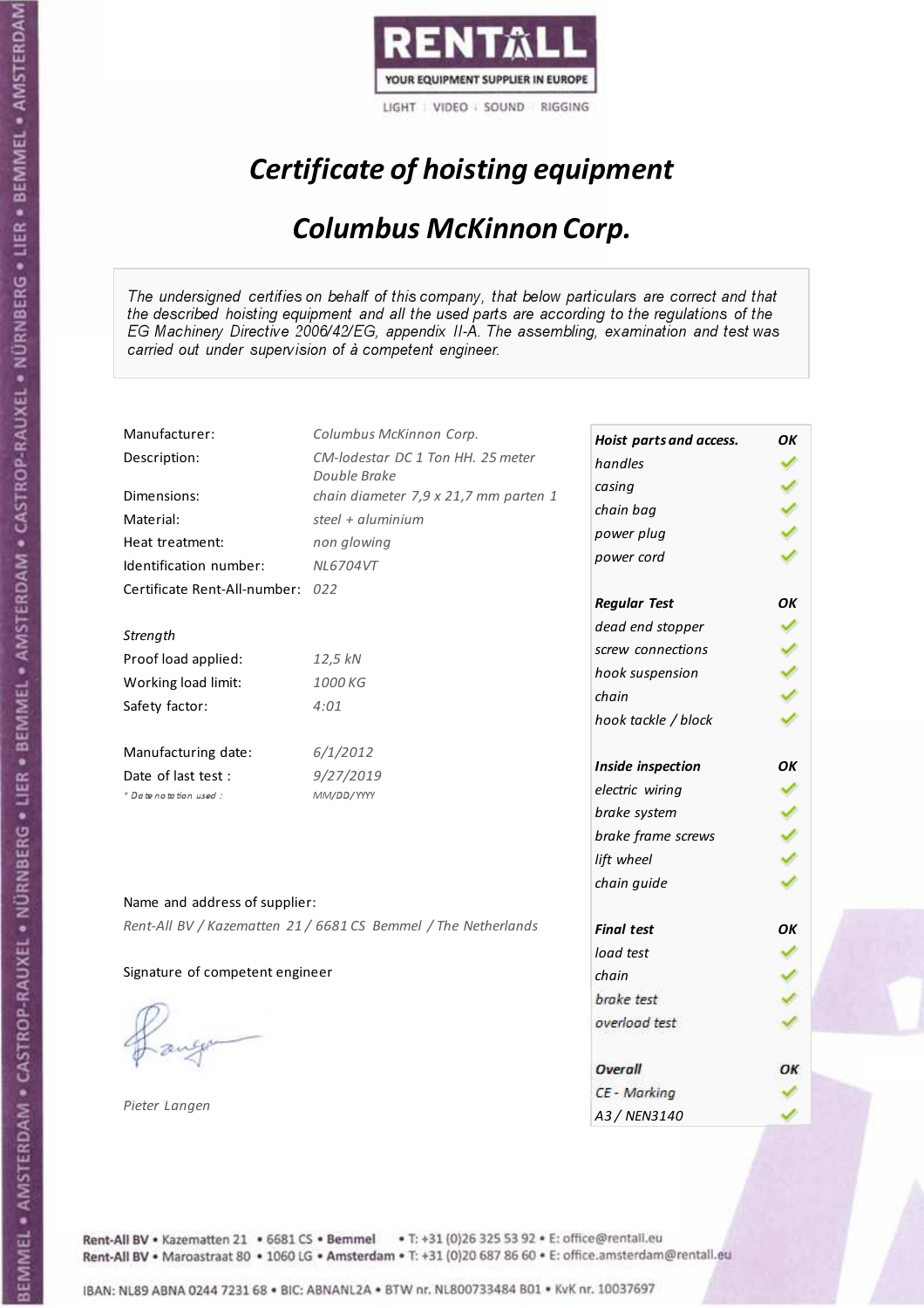

# Certificate of hoisting equipment

### Columbus McKinnon Corp.

The undersigned certifies on behalf of this company, that below particulars are correct and that the described hoisting equipment and all the used parts are according to the regulations of the EG Machinery Directive 2006/42/EG, appendix II-A. The assembling, examination and test was carried out under supervision of à competent engineer.

| Manufacturer:                    | Columbus McKinnon Corp.                                        | Hoist parts and access. | OК |
|----------------------------------|----------------------------------------------------------------|-------------------------|----|
| Description:                     | CM-lodestar DC 1 Ton HH. 25 meter                              | handles                 |    |
|                                  | Double Brake                                                   | casing                  |    |
| Dimensions:                      | chain diameter 7,9 x 21,7 mm parten 1                          | chain bag               |    |
| Material:                        | steel + aluminium                                              | power plug              |    |
| Heat treatment:                  | non glowing                                                    | power cord              |    |
| Identification number:           | <b>NL6710VT</b>                                                |                         |    |
| Certificate Rent-All-number: 023 |                                                                | <b>Regular Test</b>     | OK |
| Strength                         |                                                                | dead end stopper        |    |
| Proof load applied:              | 12,5 kN                                                        | screw connections       |    |
|                                  | 1000 KG                                                        | hook suspension         |    |
| Working load limit:              |                                                                | chain                   |    |
| Safety factor:                   | 4:01                                                           | hook tackle / block     |    |
| Manufacturing date:              | 6/1/2012                                                       |                         |    |
| Date of last test :              | 9/27/2019                                                      | Inside inspection       | ΟK |
| + Date notation used :           | MM/DD/YYYY                                                     | electric wiring         |    |
|                                  |                                                                | brake system            |    |
|                                  |                                                                | brake frame screws      |    |
|                                  |                                                                | lift wheel              |    |
| Name and address of supplier:    |                                                                | chain guide             |    |
|                                  | Rent-All BV / Kazematten 21 / 6681 CS Bemmel / The Netherlands | <b>Final test</b>       | OK |
|                                  |                                                                | load test               |    |
| Signature of competent engineer  |                                                                | chain                   |    |
|                                  |                                                                | brake test              |    |
|                                  |                                                                |                         |    |
|                                  |                                                                | overload test           |    |
|                                  |                                                                | Overall                 | ОК |
|                                  |                                                                | CE - Marking            |    |
| Pieter Langen                    |                                                                | A3 / NEN3140            |    |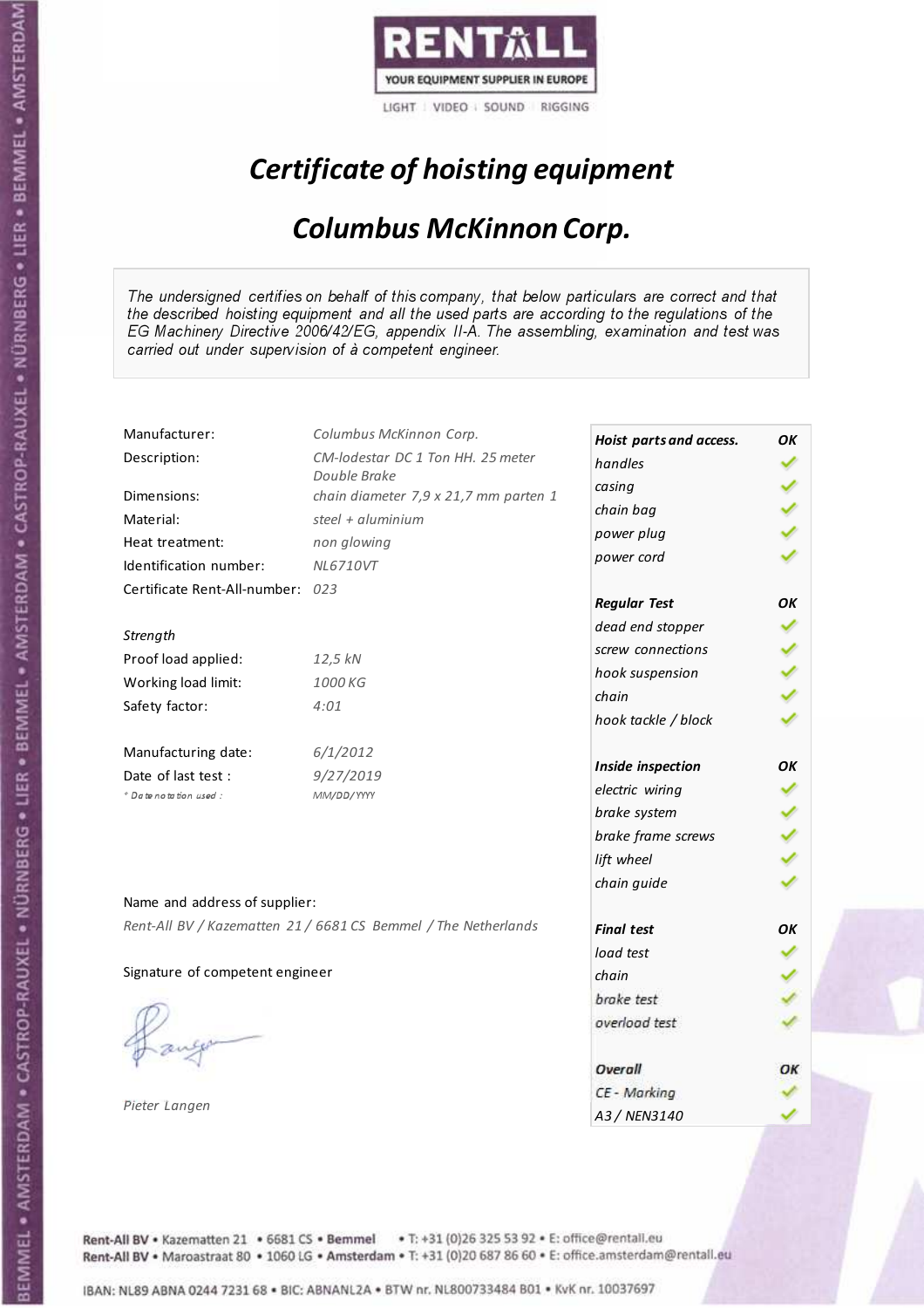

# Certificate of hoisting equipment

### Columbus McKinnon Corp.

The undersigned certifies on behalf of this company, that below particulars are correct and that the described hoisting equipment and all the used parts are according to the regulations of the EG Machinery Directive 2006/42/EG, appendix II-A. The assembling, examination and test was carried out under supervision of à competent engineer.

| Manufacturer:                    | Columbus McKinnon Corp.                                        | Hoist parts and access. | OK |
|----------------------------------|----------------------------------------------------------------|-------------------------|----|
| Description:                     | CM-lodestar DC 1 Ton HH. 25 meter                              | handles                 |    |
|                                  | Double Brake                                                   | casing                  |    |
| Dimensions:                      | chain diameter 7,9 x 21,7 mm parten 1                          | chain bag               |    |
| Material:                        | steel + aluminium                                              | power plug              |    |
| Heat treatment:                  | non glowing                                                    | power cord              |    |
| Identification number:           | NL3301VM                                                       |                         |    |
| Certificate Rent-All-number: 024 |                                                                | <b>Regular Test</b>     | OK |
| Strength                         |                                                                | dead end stopper        |    |
|                                  |                                                                | screw connections       |    |
| Proof load applied:              | 12,5 kN                                                        | hook suspension         |    |
| Working load limit:              | 1000 KG                                                        | chain                   |    |
| Safety factor:                   | 4:01                                                           | hook tackle / block     |    |
| Manufacturing date:              | 12/1/2012                                                      |                         |    |
| Date of last test :              | 9/27/2019                                                      | Inside inspection       | OK |
| + Date notation used :           | MM/DD/YYYY                                                     | electric wiring         |    |
|                                  |                                                                | brake system            |    |
|                                  |                                                                | brake frame screws      |    |
|                                  |                                                                | lift wheel              |    |
|                                  |                                                                | chain guide             |    |
| Name and address of supplier:    |                                                                |                         |    |
|                                  | Rent-All BV / Kazematten 21 / 6681 CS Bemmel / The Netherlands | <b>Final test</b>       | OK |
|                                  |                                                                | load test               |    |
| Signature of competent engineer  |                                                                | chain                   |    |
|                                  |                                                                | brake test              |    |
|                                  |                                                                | overload test           |    |
|                                  |                                                                | Overall                 | ОК |
|                                  |                                                                | CE - Marking            |    |
| Pieter Langen                    |                                                                | A3 / NEN3140            |    |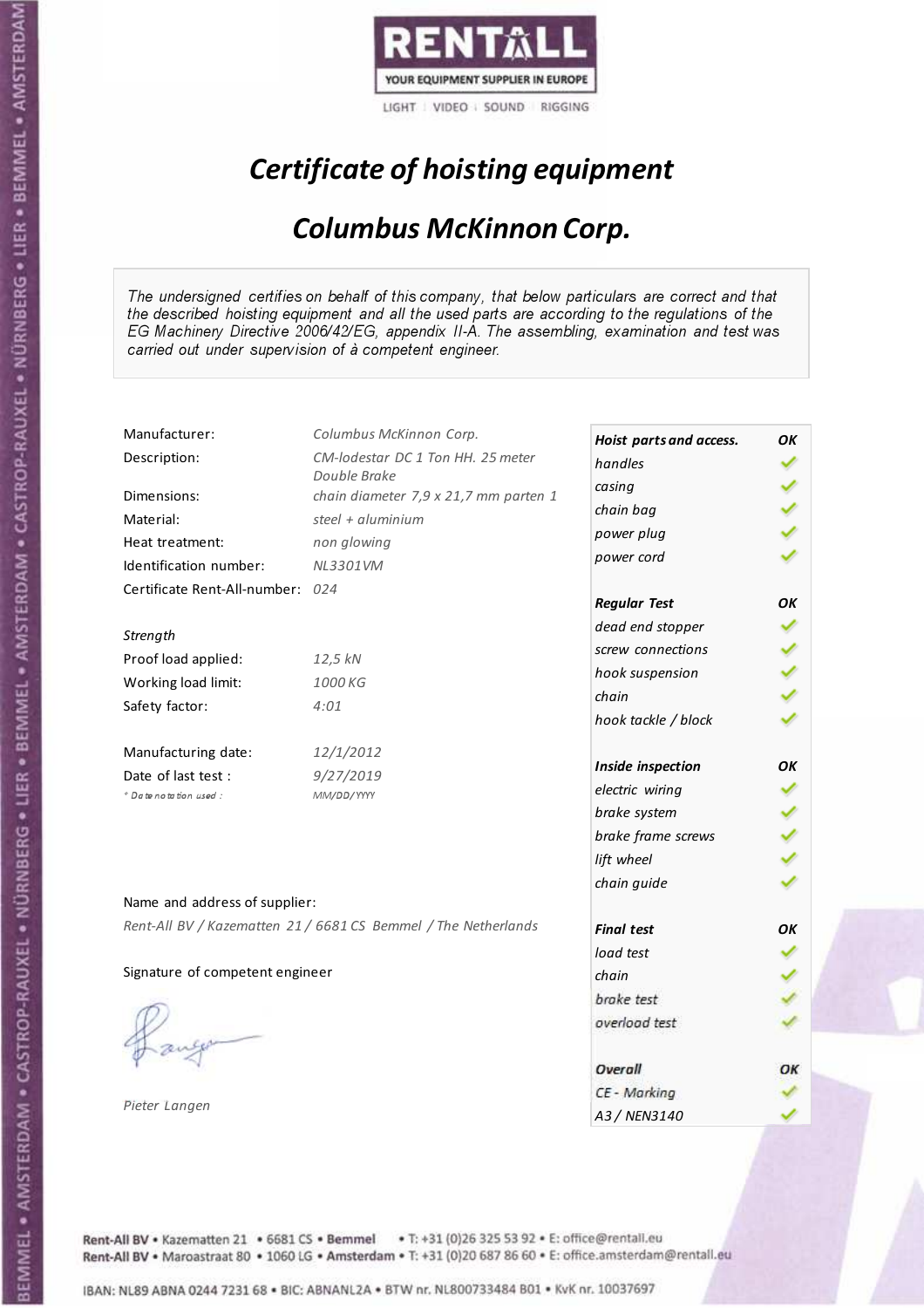

# Certificate of hoisting equipment

### Columbus McKinnon Corp.

The undersigned certifies on behalf of this company, that below particulars are correct and that the described hoisting equipment and all the used parts are according to the regulations of the EG Machinery Directive 2006/42/EG, appendix II-A. The assembling, examination and test was carried out under supervision of à competent engineer.

| Manufacturer:                    | Columbus McKinnon Corp.                                        | Hoist parts and access. | OК |
|----------------------------------|----------------------------------------------------------------|-------------------------|----|
| Description:                     | CM-lodestar DC 1 Ton HH. 25 meter                              | handles                 |    |
|                                  | Double Brake                                                   | casing                  |    |
| Dimensions:                      | chain diameter 7,9 x 21,7 mm parten 1                          | chain bag               |    |
| Material:                        | steel + aluminium                                              | power plug              |    |
| Heat treatment:                  | non glowing                                                    | power cord              |    |
| Identification number:           | NL6708VT                                                       |                         |    |
| Certificate Rent-All-number: 025 |                                                                | <b>Regular Test</b>     | OK |
| Strength                         |                                                                | dead end stopper        |    |
|                                  |                                                                | screw connections       |    |
| Proof load applied:              | 12,5 kN                                                        | hook suspension         |    |
| Working load limit:              | 1000 KG                                                        | chain                   |    |
| Safety factor:                   | 4:01                                                           | hook tackle / block     |    |
| Manufacturing date:              | 6/1/2012                                                       |                         |    |
| Date of last test :              | 9/27/2019                                                      | Inside inspection       | ΟK |
| + Date notation used :           | MM/DD/YYYY                                                     | electric wiring         |    |
|                                  |                                                                | brake system            |    |
|                                  |                                                                | brake frame screws      |    |
|                                  |                                                                | lift wheel              |    |
| Name and address of supplier:    |                                                                | chain guide             |    |
|                                  | Rent-All BV / Kazematten 21 / 6681 CS Bemmel / The Netherlands |                         |    |
|                                  |                                                                | <b>Final test</b>       | OK |
|                                  |                                                                | load test               |    |
| Signature of competent engineer  |                                                                | chain                   |    |
|                                  |                                                                | brake test              |    |
|                                  |                                                                | overload test           |    |
|                                  |                                                                | Overall                 | ОК |
|                                  |                                                                | CE - Marking            |    |
| Pieter Langen                    |                                                                | A3 / NEN3140            |    |

Rent-All BV . Kazematten 21 . 6681 CS . Bemmel . T: +31 (0)26 325 53 92 . E: office@rentall.eu Rent-All BV · Maroastraat 80 · 1060 LG · Amsterdam · T: +31 (0)20 687 86 60 · E: office.amsterdam@rentall.eu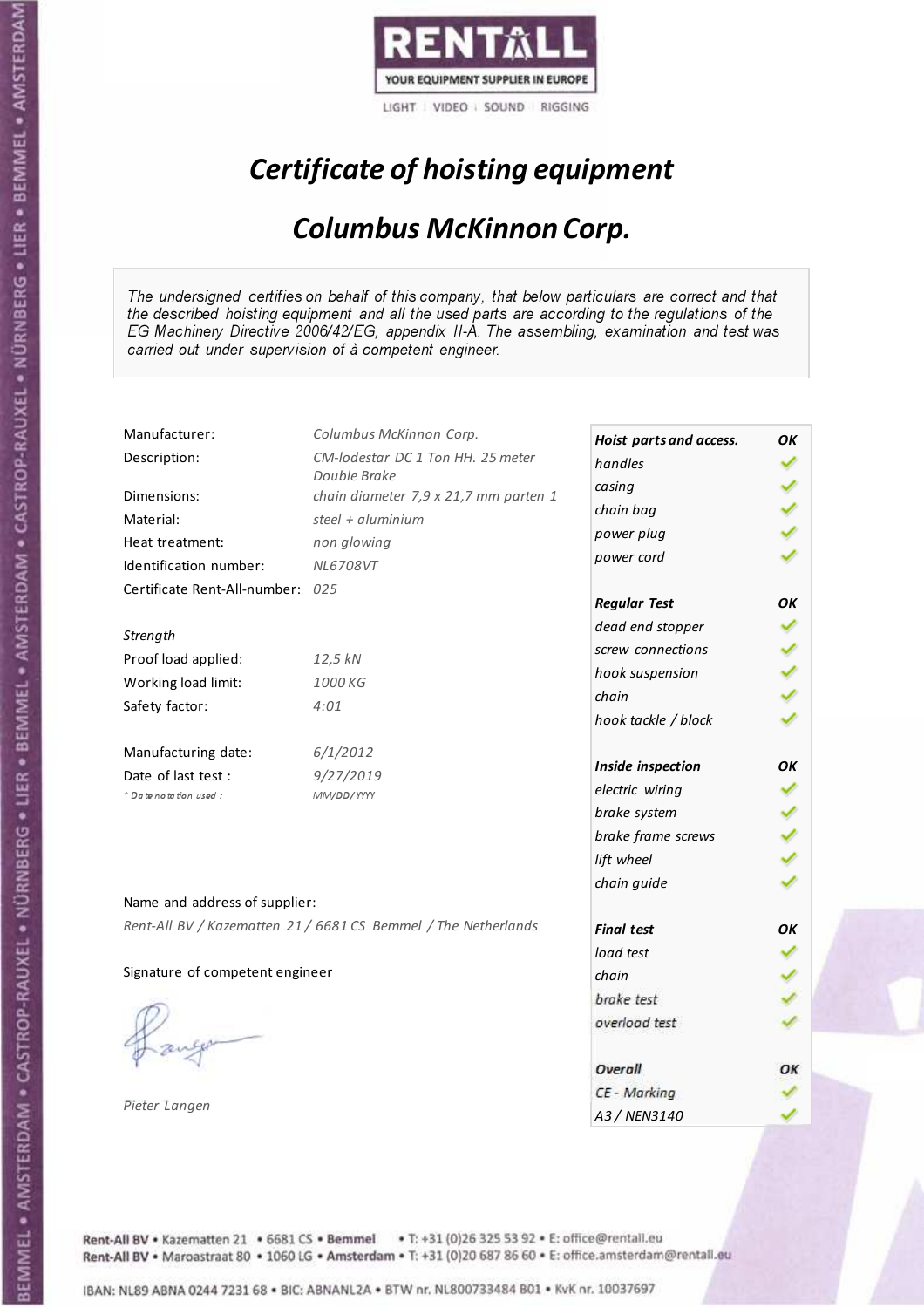

# Certificate of hoisting equipment

### Columbus McKinnon Corp.

The undersigned certifies on behalf of this company, that below particulars are correct and that the described hoisting equipment and all the used parts are according to the regulations of the EG Machinery Directive 2006/42/EG, appendix II-A. The assembling, examination and test was carried out under supervision of à competent engineer.

| Manufacturer:                    | Columbus McKinnon Corp.                                        | Hoist parts and access. | OК |
|----------------------------------|----------------------------------------------------------------|-------------------------|----|
| Description:                     | CM-lodestar DC 1 Ton HH. 25 meter                              | handles                 |    |
|                                  | Double Brake                                                   | casing                  |    |
| Dimensions:                      | chain diameter 7,9 x 21,7 mm parten 1                          | chain bag               |    |
| Material:                        | steel + $aluminim$                                             | power plug              |    |
| Heat treatment:                  | non glowing                                                    | power cord              |    |
| Identification number:           | <b>NL3335VN</b>                                                |                         |    |
| Certificate Rent-All-number: 026 |                                                                | <b>Regular Test</b>     | OК |
| Strength                         |                                                                | dead end stopper        |    |
| Proof load applied:              | 12,5 kN                                                        | screw connections       |    |
|                                  | 1000 KG                                                        | hook suspension         |    |
| Working load limit:              |                                                                | chain                   |    |
| Safety factor:                   | 4:01                                                           | hook tackle / block     |    |
| Manufacturing date:              | 1/1/2013                                                       |                         |    |
| Date of last test :              | 9/27/2019                                                      | Inside inspection       | ΟK |
| + Date notation used :           | MM/DD/YYYY                                                     | electric wiring         |    |
|                                  |                                                                | brake system            |    |
|                                  |                                                                | brake frame screws      |    |
|                                  |                                                                | lift wheel              |    |
| Name and address of supplier:    |                                                                | chain guide             |    |
|                                  | Rent-All BV / Kazematten 21 / 6681 CS Bemmel / The Netherlands |                         |    |
|                                  |                                                                | <b>Final test</b>       | OK |
|                                  |                                                                | load test               |    |
| Signature of competent engineer  |                                                                | chain                   |    |
|                                  |                                                                | brake test              |    |
|                                  |                                                                | overload test           |    |
|                                  |                                                                | Overall                 | ОК |
|                                  |                                                                | CE - Marking            |    |
| Pieter Langen                    |                                                                | A3 / NEN3140            |    |

Rent-All BV . Kazematten 21 . 6681 CS . Bemmel . T: +31 (0)26 325 53 92 . E: office@rentall.eu Rent-All BV · Maroastraat 80 · 1060 LG · Amsterdam · T: +31 (0)20 687 86 60 · E: office.amsterdam@rentall.eu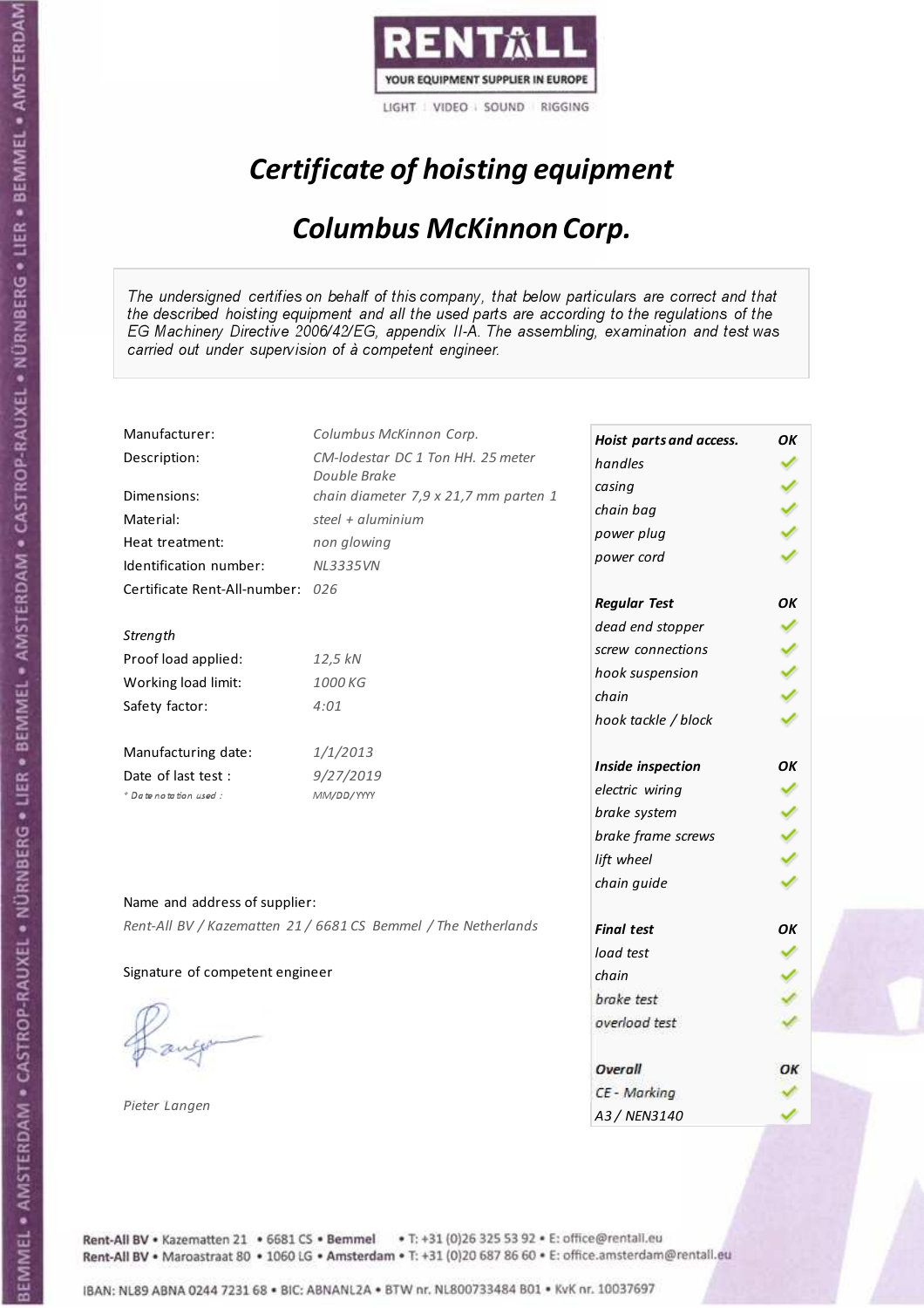

# Certificate of hoisting equipment

### Columbus McKinnon Corp.

The undersigned certifies on behalf of this company, that below particulars are correct and that the described hoisting equipment and all the used parts are according to the regulations of the EG Machinery Directive 2006/42/EG, appendix II-A. The assembling, examination and test was carried out under supervision of à competent engineer.

| Manufacturer:                    | Columbus McKinnon Corp.                                        | Hoist parts and access. | OК |
|----------------------------------|----------------------------------------------------------------|-------------------------|----|
| Description:                     | CM-lodestar DC 1 Ton HH. 25 meter                              | handles                 |    |
|                                  | Double Brake                                                   | casing                  |    |
| Dimensions:                      | chain diameter 7,9 x 21,7 mm parten 1                          | chain bag               |    |
| Material:                        | steel + aluminium                                              | power plug              |    |
| Heat treatment:                  | non glowing                                                    | power cord              |    |
| Identification number:           | <b>NL3885VG</b>                                                |                         |    |
| Certificate Rent-All-number: 027 |                                                                | <b>Regular Test</b>     | OK |
| Strength                         |                                                                | dead end stopper        |    |
|                                  |                                                                | screw connections       |    |
| Proof load applied:              | 12,5 kN                                                        | hook suspension         |    |
| Working load limit:              | 1000 KG                                                        | chain                   |    |
| Safety factor:                   | 4:01                                                           | hook tackle / block     |    |
| Manufacturing date:              | 7/1/2012                                                       |                         |    |
| Date of last test :              | 9/27/2019                                                      | Inside inspection       | ΟK |
| + Date notation used :           | MM/DD/YYYY                                                     | electric wiring         |    |
|                                  |                                                                | brake system            |    |
|                                  |                                                                | brake frame screws      |    |
|                                  |                                                                | lift wheel              |    |
| Name and address of supplier:    |                                                                | chain guide             |    |
|                                  | Rent-All BV / Kazematten 21 / 6681 CS Bemmel / The Netherlands |                         |    |
|                                  |                                                                | <b>Final test</b>       | OK |
|                                  |                                                                | load test               |    |
| Signature of competent engineer  |                                                                | chain                   |    |
|                                  |                                                                | brake test              |    |
|                                  |                                                                | overload test           |    |
|                                  |                                                                | Overall                 | ОК |
|                                  |                                                                | CE - Marking            |    |
| Pieter Langen                    |                                                                | A3 / NEN3140            |    |

Rent-All BV . Kazematten 21 . 6681 CS . Bemmel . T: +31 (0)26 325 53 92 . E: office@rentall.eu Rent-All BV · Maroastraat 80 · 1060 LG · Amsterdam · T: +31 (0)20 687 86 60 · E: office.amsterdam@rentall.eu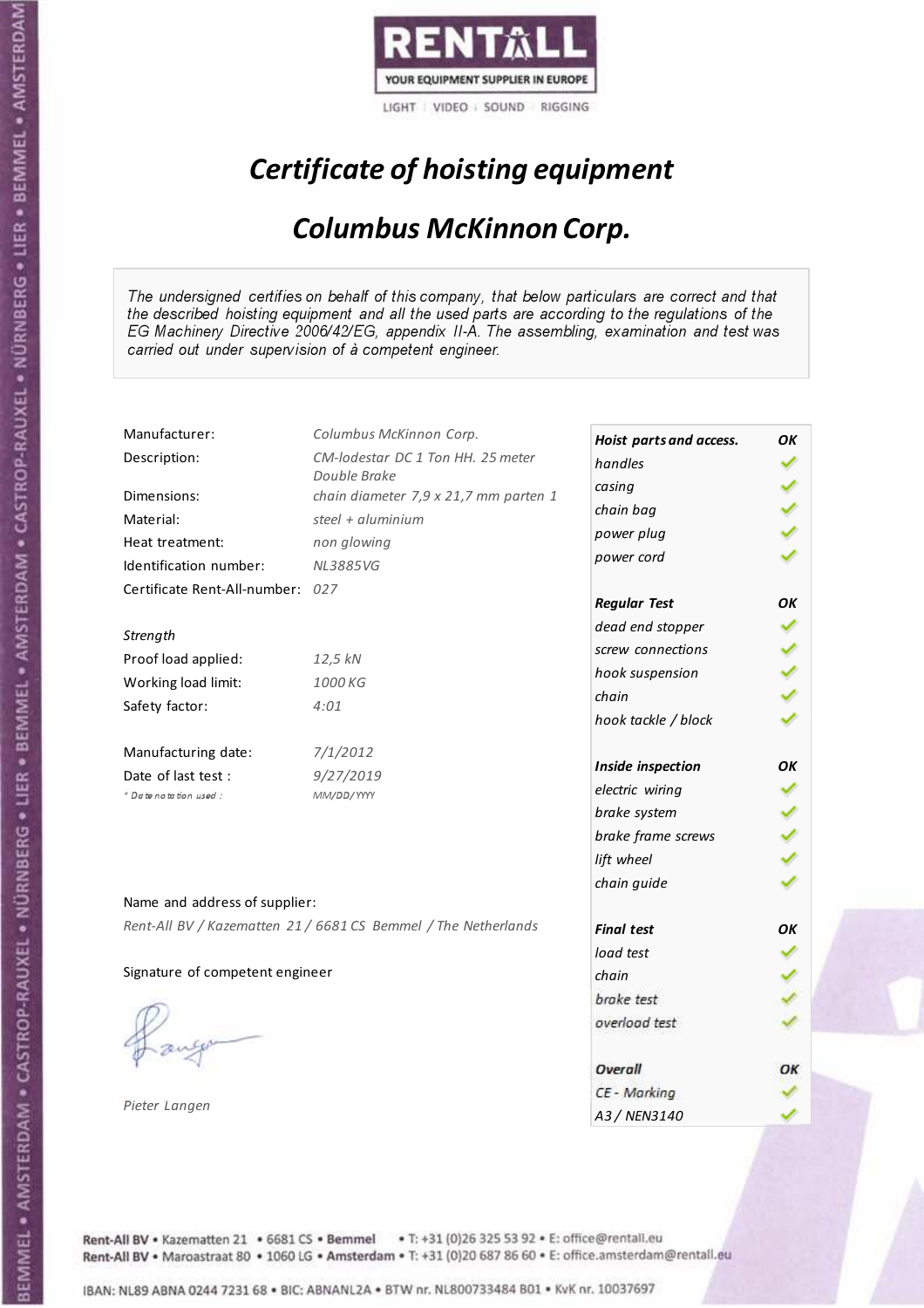

# Certificate of hoisting equipment

### Columbus McKinnon Corp.

The undersigned certifies on behalf of this company, that below particulars are correct and that the described hoisting equipment and all the used parts are according to the regulations of the EG Machinery Directive 2006/42/EG, appendix II-A. The assembling, examination and test was carried out under supervision of à competent engineer.

| Manufacturer:                    | Columbus McKinnon Corp.                                        | Hoist parts and access. | OК |
|----------------------------------|----------------------------------------------------------------|-------------------------|----|
| Description:                     | CM-lodestar DC 1 Ton HH. 25 meter                              | handles                 |    |
|                                  | Double Brake                                                   | casing                  |    |
| Dimensions:                      | chain diameter 7,9 x 21,7 mm parten 1                          | chain bag               |    |
| Material:                        | steel + aluminium                                              | power plug              |    |
| Heat treatment:                  | non glowing                                                    | power cord              |    |
| Identification number:           | <b>NL3886VG</b>                                                |                         |    |
| Certificate Rent-All-number: 028 |                                                                | <b>Regular Test</b>     | OK |
| Strength                         |                                                                | dead end stopper        |    |
|                                  |                                                                | screw connections       |    |
| Proof load applied:              | 12,5 kN                                                        | hook suspension         |    |
| Working load limit:              | 1000 KG                                                        | chain                   |    |
| Safety factor:                   | 4:01                                                           | hook tackle / block     |    |
| Manufacturing date:              | 7/1/2012                                                       |                         |    |
| Date of last test :              | 9/27/2019                                                      | Inside inspection       | ΟK |
| + Date notation used :           | MM/DD/YYYY                                                     | electric wiring         |    |
|                                  |                                                                | brake system            |    |
|                                  |                                                                | brake frame screws      |    |
|                                  |                                                                | lift wheel              |    |
|                                  |                                                                | chain guide             |    |
| Name and address of supplier:    |                                                                |                         |    |
|                                  | Rent-All BV / Kazematten 21 / 6681 CS Bemmel / The Netherlands | <b>Final test</b>       | OK |
|                                  |                                                                | load test               |    |
| Signature of competent engineer  |                                                                | chain                   |    |
|                                  |                                                                | brake test              |    |
|                                  |                                                                | overload test           |    |
|                                  |                                                                | Overall                 | ОК |
|                                  |                                                                | CE - Marking            |    |
| Pieter Langen                    |                                                                | A3 / NEN3140            |    |

Rent-All BV . Kazematten 21 . 6681 CS . Bemmel . T: +31 (0)26 325 53 92 . E: office@rentall.eu Rent-All BV · Maroastraat 80 · 1060 LG · Amsterdam · T: +31 (0)20 687 86 60 · E: office.amsterdam@rentall.eu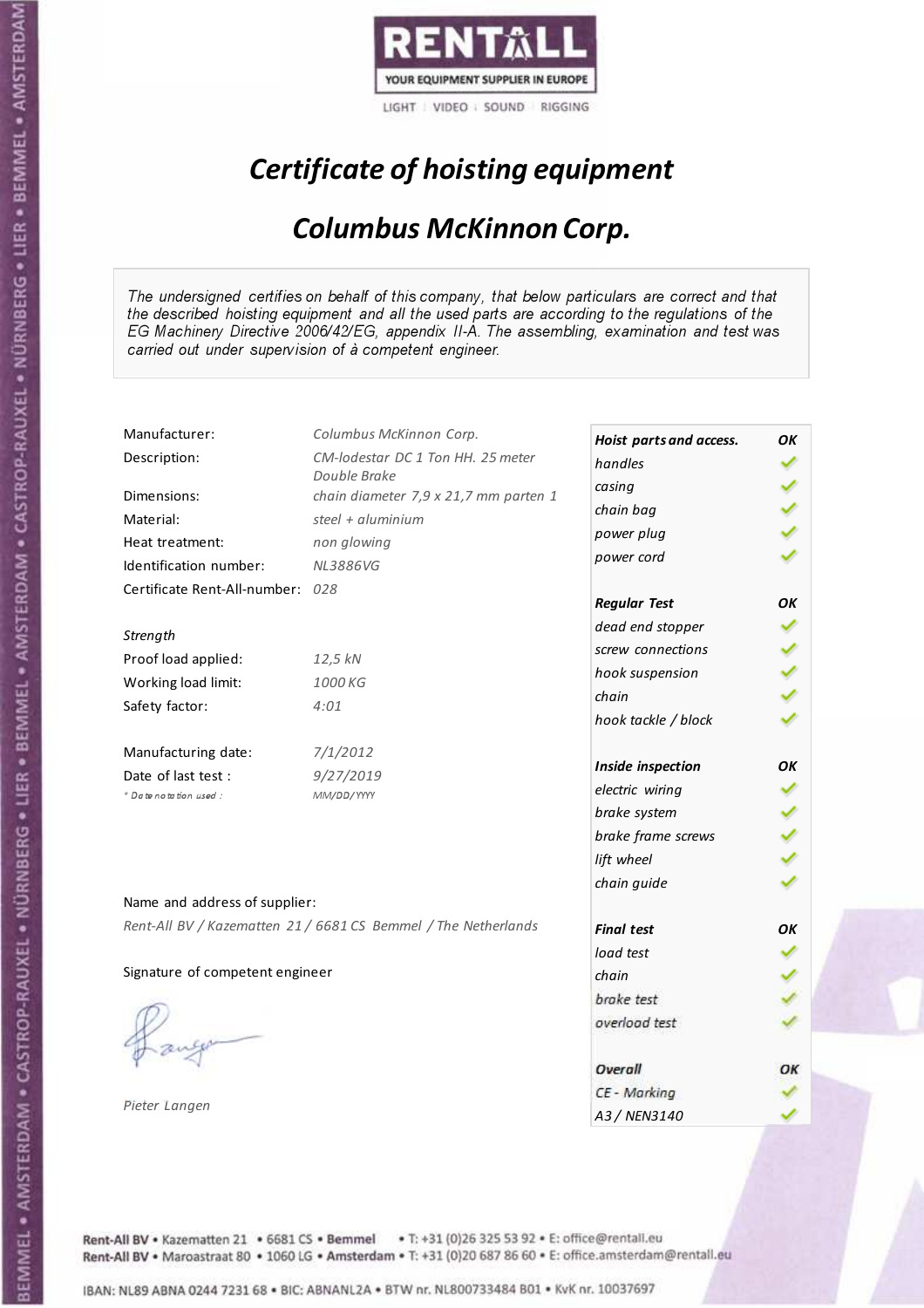

# Certificate of hoisting equipment

### Columbus McKinnon Corp.

The undersigned certifies on behalf of this company, that below particulars are correct and that the described hoisting equipment and all the used parts are according to the regulations of the EG Machinery Directive 2006/42/EG, appendix II-A. The assembling, examination and test was carried out under supervision of à competent engineer.

| Manufacturer:                    | Columbus McKinnon Corp.                                        | Hoist parts and access. | OК |
|----------------------------------|----------------------------------------------------------------|-------------------------|----|
| Description:                     | CM-lodestar DC 1 Ton HH. 25 meter                              | handles                 |    |
|                                  | Double Brake                                                   | casing                  |    |
| Dimensions:                      | chain diameter 7,9 x 21,7 mm parten 1                          | chain bag               |    |
| Material:                        | steel + aluminium                                              | power plug              |    |
| Heat treatment:                  | non glowing                                                    | power cord              |    |
| Identification number:           | <b>NL3356VN</b>                                                |                         |    |
| Certificate Rent-All-number: 029 |                                                                | <b>Regular Test</b>     | OK |
| Strength                         |                                                                | dead end stopper        |    |
| Proof load applied:              | 12,5 kN                                                        | screw connections       |    |
|                                  | 1000 KG                                                        | hook suspension         |    |
| Working load limit:              |                                                                | chain                   |    |
| Safety factor:                   | 4:01                                                           | hook tackle / block     |    |
| Manufacturing date:              | 1/1/2013                                                       |                         |    |
| Date of last test :              | 9/27/2019                                                      | Inside inspection       | ΟK |
| + Date notation used :           | MM/DD/YYYY                                                     | electric wiring         |    |
|                                  |                                                                | brake system            |    |
|                                  |                                                                | brake frame screws      |    |
|                                  |                                                                | lift wheel              |    |
| Name and address of supplier:    |                                                                | chain guide             |    |
|                                  | Rent-All BV / Kazematten 21 / 6681 CS Bemmel / The Netherlands | <b>Final test</b>       | OK |
|                                  |                                                                | load test               |    |
| Signature of competent engineer  |                                                                | chain                   |    |
|                                  |                                                                | brake test              |    |
|                                  |                                                                | overload test           |    |
|                                  |                                                                | Overall                 | ОК |
|                                  |                                                                | CE - Marking            |    |
| Pieter Langen                    |                                                                | A3 / NEN3140            |    |

Rent-All BV . Kazematten 21 . 6681 CS . Bemmel . T: +31 (0)26 325 53 92 . E: office@rentall.eu Rent-All BV · Maroastraat 80 · 1060 LG · Amsterdam · T: +31 (0)20 687 86 60 · E: office.amsterdam@rentall.eu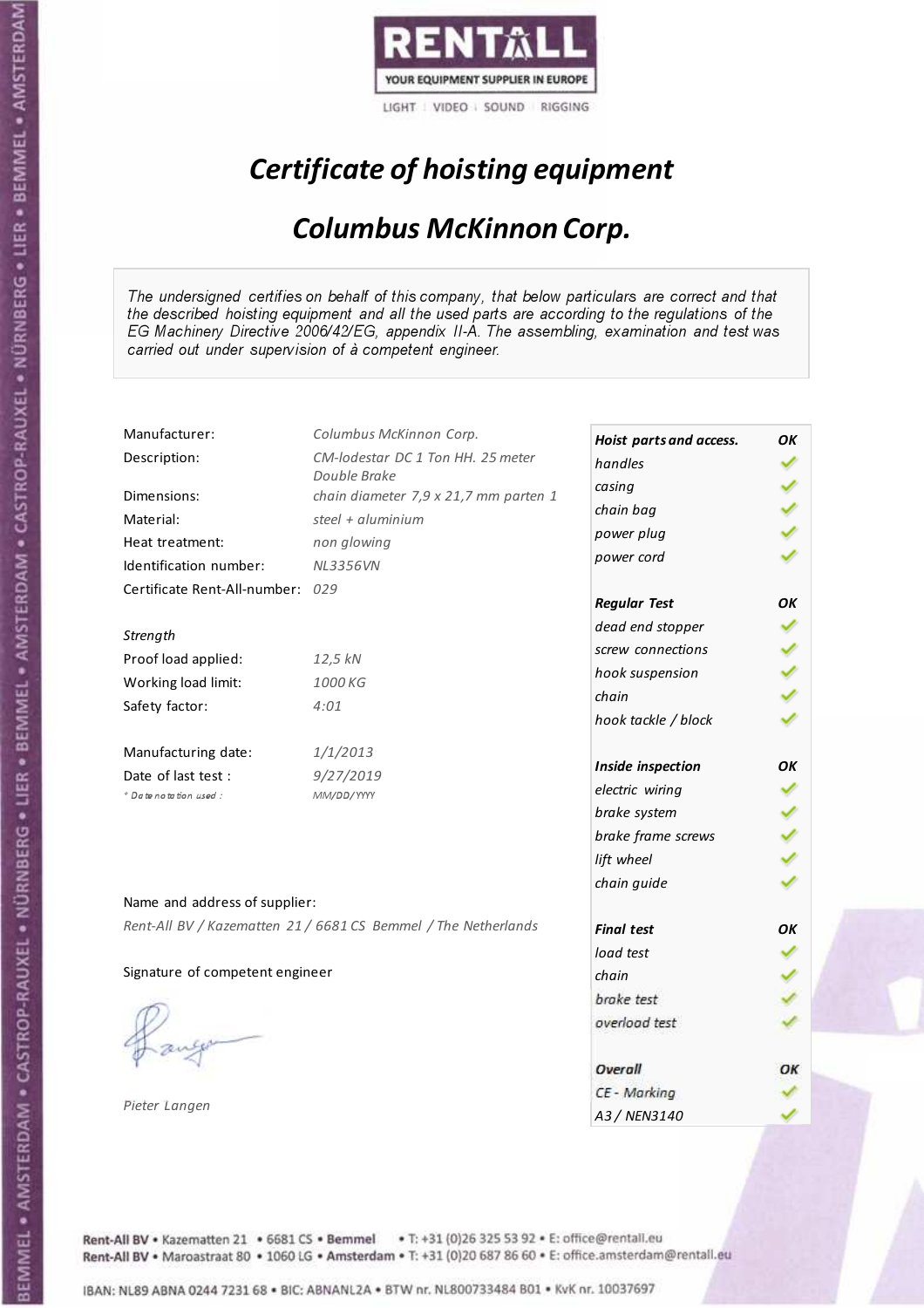

# Certificate of hoisting equipment

### Columbus McKinnon Corp.

The undersigned certifies on behalf of this company, that below particulars are correct and that the described hoisting equipment and all the used parts are according to the regulations of the EG Machinery Directive 2006/42/EG, appendix II-A. The assembling, examination and test was carried out under supervision of à competent engineer.

| Manufacturer:                    | Columbus McKinnon Corp.                                        | Hoist parts and access. | OК |
|----------------------------------|----------------------------------------------------------------|-------------------------|----|
| Description:                     | CM-lodestar DC 1 Ton HH. 25 meter                              | handles                 |    |
|                                  | Double Brake                                                   | casing                  |    |
| Dimensions:                      | chain diameter 7,9 x 21,7 mm parten 1                          | chain bag               |    |
| Material:                        | steel + aluminium                                              | power plug              |    |
| Heat treatment:                  | non glowing                                                    | power cord              |    |
| Identification number:           | NL7919VQ                                                       |                         |    |
| Certificate Rent-All-number: 030 |                                                                | <b>Regular Test</b>     | OK |
| Strength                         |                                                                | dead end stopper        |    |
| Proof load applied:              | 12,5 kN                                                        | screw connections       |    |
|                                  | 1000 KG                                                        | hook suspension         |    |
| Working load limit:              |                                                                | chain                   |    |
| Safety factor:                   | 4:01                                                           | hook tackle / block     |    |
| Manufacturing date:              | 4/1/2013                                                       |                         |    |
| Date of last test :              | 9/27/2019                                                      | Inside inspection       | ΟK |
| + Date notation used :           | MM/DD/YYYY                                                     | electric wiring         |    |
|                                  |                                                                | brake system            |    |
|                                  |                                                                | brake frame screws      |    |
|                                  |                                                                | lift wheel              |    |
| Name and address of supplier:    |                                                                | chain guide             |    |
|                                  | Rent-All BV / Kazematten 21 / 6681 CS Bemmel / The Netherlands |                         |    |
|                                  |                                                                | <b>Final test</b>       | OK |
|                                  |                                                                | load test               |    |
| Signature of competent engineer  |                                                                | chain                   |    |
|                                  |                                                                | brake test              |    |
|                                  |                                                                | overload test           |    |
|                                  |                                                                | Overall                 | ОК |
|                                  |                                                                | CE - Marking            |    |
| Pieter Langen                    |                                                                | A3 / NEN3140            |    |

Rent-All BV . Kazematten 21 . 6681 CS . Bemmel . T: +31 (0)26 325 53 92 . E: office@rentall.eu Rent-All BV · Maroastraat 80 · 1060 LG · Amsterdam · T: +31 (0)20 687 86 60 · E: office.amsterdam@rentall.eu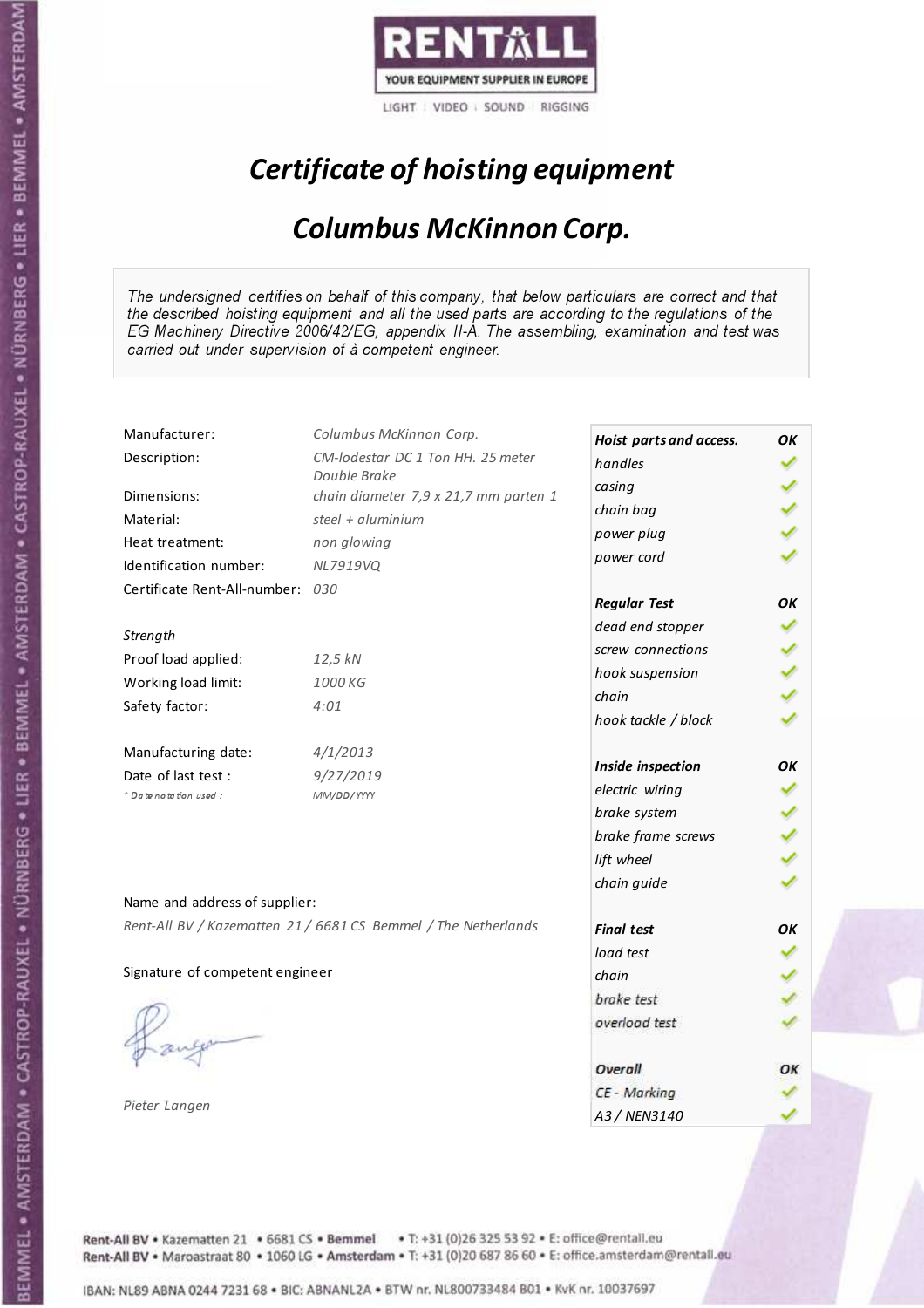

# Certificate of hoisting equipment

### Columbus McKinnon Corp.

The undersigned certifies on behalf of this company, that below particulars are correct and that the described hoisting equipment and all the used parts are according to the regulations of the EG Machinery Directive 2006/42/EG, appendix II-A. The assembling, examination and test was carried out under supervision of à competent engineer.

| Manufacturer:                    | Columbus McKinnon Corp.                                        | Hoist parts and access. | OК |
|----------------------------------|----------------------------------------------------------------|-------------------------|----|
| Description:                     | CM-lodestar DC 1 Ton HH. 25 meter                              | handles                 |    |
|                                  | Double Brake                                                   | casing                  |    |
| Dimensions:                      | chain diameter 7,9 x 21,7 mm parten 1                          | chain bag               |    |
| Material:                        | steel + aluminium                                              | power plug              |    |
| Heat treatment:                  | non glowing                                                    | power cord              |    |
| Identification number:           | <b>NL3369VN</b>                                                |                         |    |
| Certificate Rent-All-number: 031 |                                                                | <b>Regular Test</b>     | OK |
| Strength                         |                                                                | dead end stopper        |    |
| Proof load applied:              | 12,5 kN                                                        | screw connections       |    |
|                                  | 1000 KG                                                        | hook suspension         |    |
| Working load limit:              |                                                                | chain                   |    |
| Safety factor:                   | 4:01                                                           | hook tackle / block     |    |
| Manufacturing date:              | 1/1/2013                                                       |                         |    |
| Date of last test :              | 9/27/2019                                                      | Inside inspection       | ΟK |
| + Date notation used :           | MM/DD/YYYY                                                     | electric wiring         |    |
|                                  |                                                                | brake system            |    |
|                                  |                                                                | brake frame screws      |    |
|                                  |                                                                | lift wheel              |    |
| Name and address of supplier:    |                                                                | chain guide             |    |
|                                  | Rent-All BV / Kazematten 21 / 6681 CS Bemmel / The Netherlands |                         |    |
|                                  |                                                                | <b>Final test</b>       | OK |
|                                  |                                                                | load test               |    |
| Signature of competent engineer  |                                                                | chain                   |    |
|                                  |                                                                | brake test              |    |
|                                  |                                                                | overload test           |    |
|                                  |                                                                | Overall                 | ОК |
|                                  |                                                                | CE - Marking            |    |
| Pieter Langen                    |                                                                | A3 / NEN3140            |    |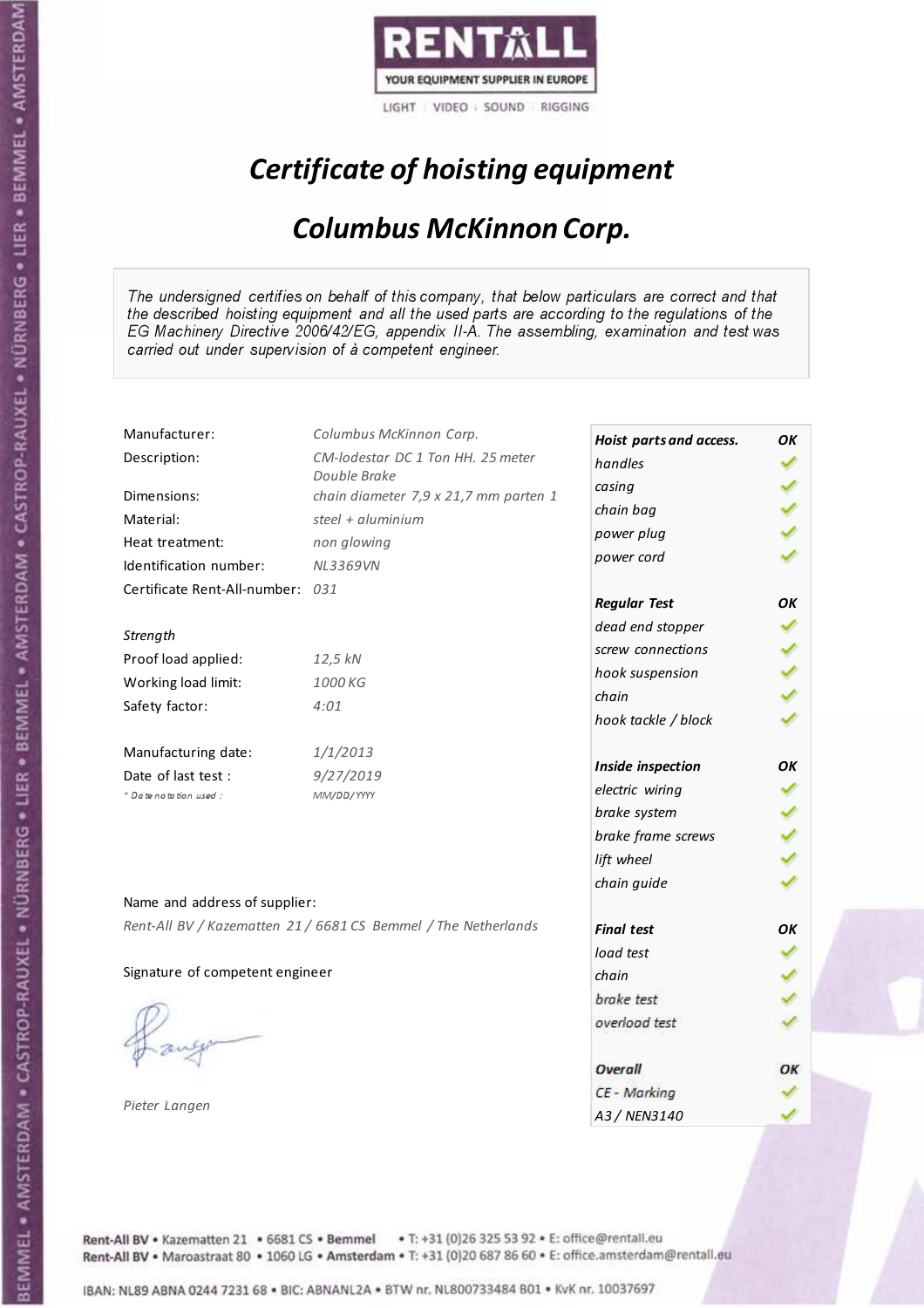

# Certificate of hoisting equipment

### Columbus McKinnon Corp.

The undersigned certifies on behalf of this company, that below particulars are correct and that the described hoisting equipment and all the used parts are according to the regulations of the EG Machinery Directive 2006/42/EG, appendix II-A. The assembling, examination and test was carried out under supervision of à competent engineer.

| Manufacturer:                    | Columbus McKinnon Corp.                                        | Hoist parts and access. | OK |
|----------------------------------|----------------------------------------------------------------|-------------------------|----|
| Description:                     | CM-lodestar DC 1 Ton HH, 25 meter                              | handles                 |    |
|                                  | Double Brake                                                   | casing                  |    |
| Dimensions:                      | chain diameter 7,9 x 21,7 mm parten 1                          | chain bag               |    |
| Material:                        | steel + $aluminium$                                            | power plug              |    |
| Heat treatment:                  | non glowing                                                    | power cord              |    |
| Identification number:           | NL6702VT                                                       |                         |    |
| Certificate Rent-All-number: 041 |                                                                | <b>Regular Test</b>     | OK |
| Strength                         |                                                                | dead end stopper        |    |
| Proof load applied:              | 12,5 kN                                                        | screw connections       |    |
| Working load limit:              | 1000 KG                                                        | hook suspension         |    |
|                                  | 4:01                                                           | chain                   |    |
| Safety factor:                   |                                                                | hook tackle / block     |    |
| Manufacturing date:              | 6/1/2012                                                       |                         |    |
| Date of last test :              | 11/19/2019                                                     | Inside inspection       | OΚ |
| * Date notation used :           | MM/DD/YYYY                                                     | electric wiring         |    |
|                                  |                                                                | brake system            |    |
|                                  |                                                                | brake frame screws      |    |
|                                  |                                                                | lift wheel              |    |
| Name and address of supplier:    |                                                                | chain guide             |    |
|                                  | Rent-All BV / Kazematten 21 / 6681 CS Bemmel / The Netherlands | <b>Final test</b>       | OK |
|                                  |                                                                | load test               |    |
| Signature of competent engineer  |                                                                | chain                   |    |
|                                  |                                                                | brake test              |    |
|                                  |                                                                | overload test           |    |
|                                  |                                                                |                         |    |
|                                  |                                                                | Overall                 | ОК |
|                                  |                                                                | CE - Marking            |    |
| Pieter Langen                    |                                                                | A3 / NEN3140            |    |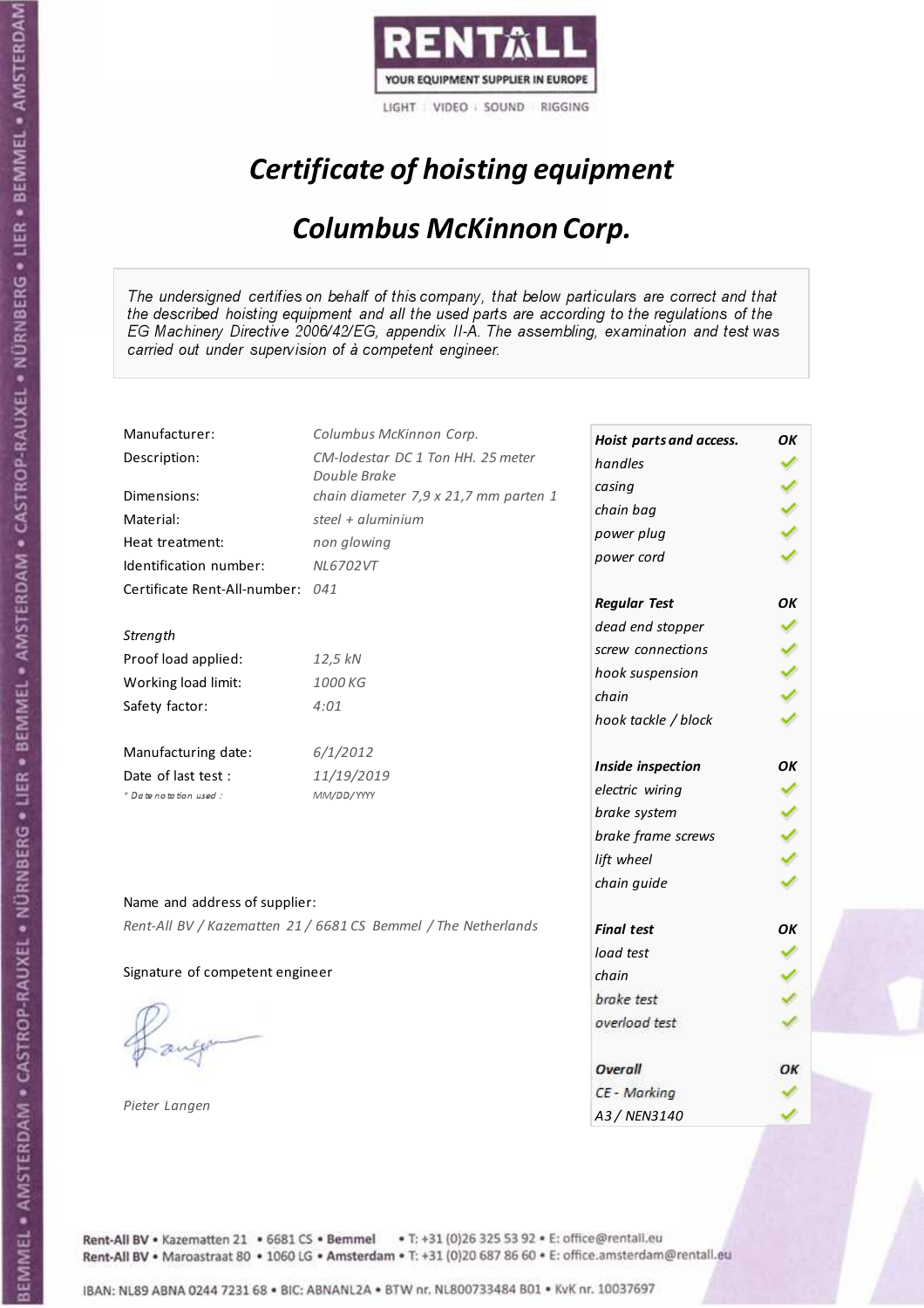

# Certificate of hoisting equipment

### Columbus McKinnon Corp.

The undersigned certifies on behalf of this company, that below particulars are correct and that the described hoisting equipment and all the used parts are according to the regulations of the EG Machinery Directive 2006/42/EG, appendix II-A. The assembling, examination and test was carried out under supervision of à competent engineer.

| Manufacturer:                    | Columbus McKinnon Corp.                                        | Hoist parts and access. | OK |
|----------------------------------|----------------------------------------------------------------|-------------------------|----|
| Description:                     | CM-lodestar DC 1 Ton HH. 25 meter                              | handles                 |    |
|                                  | Double Brake                                                   | casing                  |    |
| Dimensions:                      | chain diameter 7,9 x 21,7 mm parten 1                          | chain bag               |    |
| Material:                        | steel + aluminium                                              | power plug              |    |
| Heat treatment:                  | non glowing                                                    | power cord              |    |
| Identification number:           | NL6701VT                                                       |                         |    |
| Certificate Rent-All-number: 042 |                                                                | <b>Regular Test</b>     | OК |
| Strength                         |                                                                | dead end stopper        |    |
| Proof load applied:              | 12,5 kN                                                        | screw connections       |    |
|                                  |                                                                | hook suspension         |    |
| Working load limit:              | 1000 KG                                                        | chain                   |    |
| Safety factor:                   | 4:01                                                           | hook tackle / block     |    |
| Manufacturing date:              | 6/1/2012                                                       |                         |    |
| Date of last test :              | 11/20/2019                                                     | Inside inspection       | OΚ |
| * Date notation used :           | MM/DD/YYYY                                                     | electric wiring         |    |
|                                  |                                                                | brake system            |    |
|                                  |                                                                | brake frame screws      |    |
|                                  |                                                                | lift wheel              |    |
| Name and address of supplier:    |                                                                | chain guide             |    |
|                                  | Rent-All BV / Kazematten 21 / 6681 CS Bemmel / The Netherlands | <b>Final test</b>       | OK |
|                                  |                                                                | load test               |    |
| Signature of competent engineer  |                                                                | chain                   |    |
|                                  |                                                                | brake test              |    |
|                                  |                                                                | overload test           |    |
|                                  |                                                                |                         |    |
|                                  |                                                                | Overall                 | ОК |
|                                  |                                                                | CE - Marking            |    |
| Pieter Langen                    |                                                                | A3 / NEN3140            |    |

Rent-All BV . Kazematten 21 . 6681 CS . Bemmel . T: +31 (0)26 325 53 92 . E: office@rentall.eu Rent-All BV · Maroastraat 80 · 1060 LG · Amsterdam · T: +31 (0)20 687 86 60 · E: office.amsterdam@rentall.eu